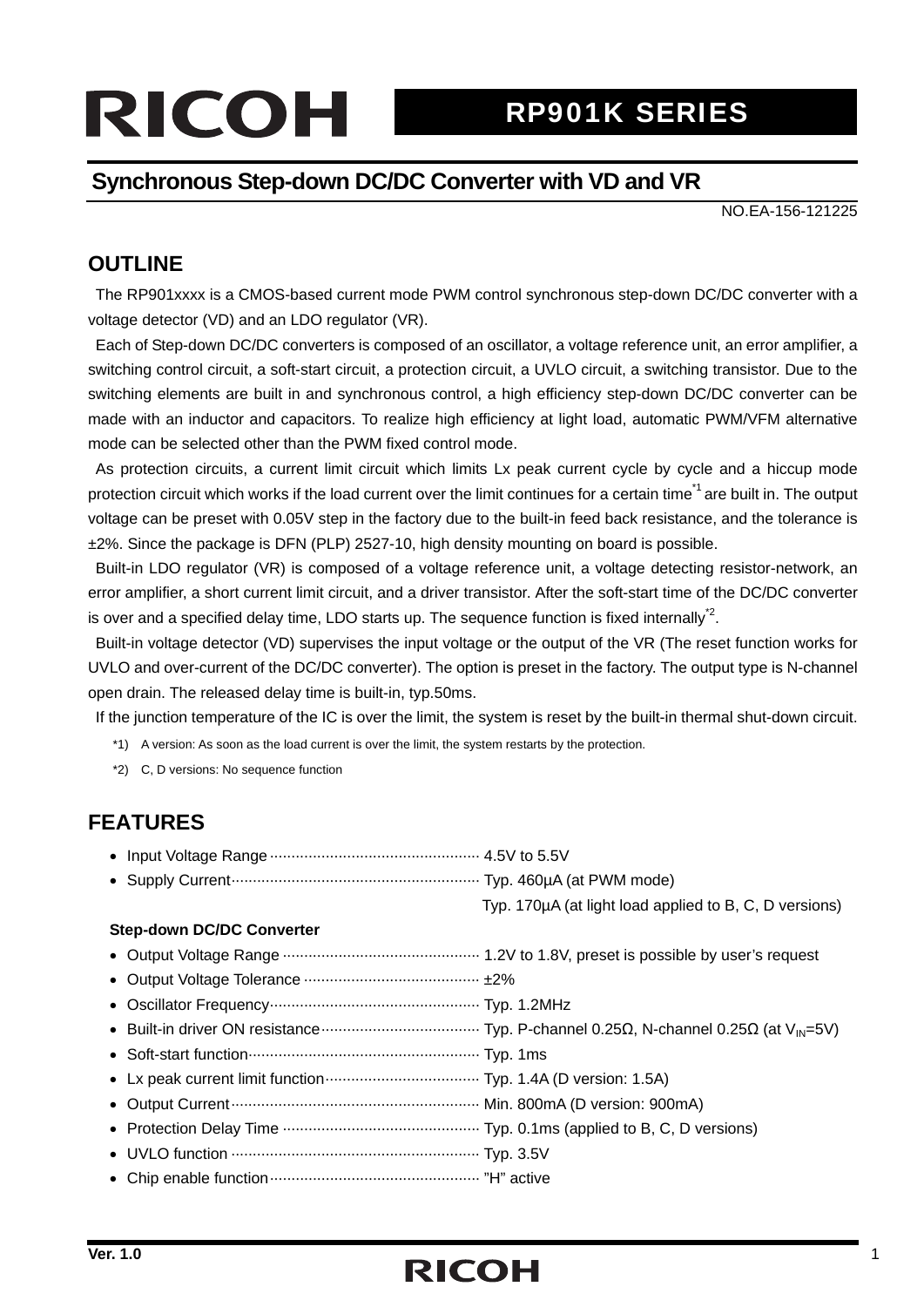#### **LDO Regulator**

- Output Voltage Tolerance ········································· ±1.0%
- Output Current·························································· Min. 600mA
- Start-up delay time···················································· Typ. 2ms (applied to A, B versions)
- Auto-Discharge function at turning off ······················ Discharge resistance Typ.50Ω (at VIN=5V)

#### **VD**

| • Voltage Detector Threshold Range  2.0V to 3.0V, preset is possible by user's request |
|----------------------------------------------------------------------------------------|
| (A version: VR output voltage is supervised),                                          |
| 3.0V to 5.0V, preset is possible by user's request                                     |
| (B, C, D versions: Input voltage is supervised)                                        |
|                                                                                        |
|                                                                                        |
| Released temperature: Typ. 110°C                                                       |
|                                                                                        |
|                                                                                        |
| $COUT2=2.2\mu F(VR)$                                                                   |

#### **APPLICATION**

• Optical Disk Equipment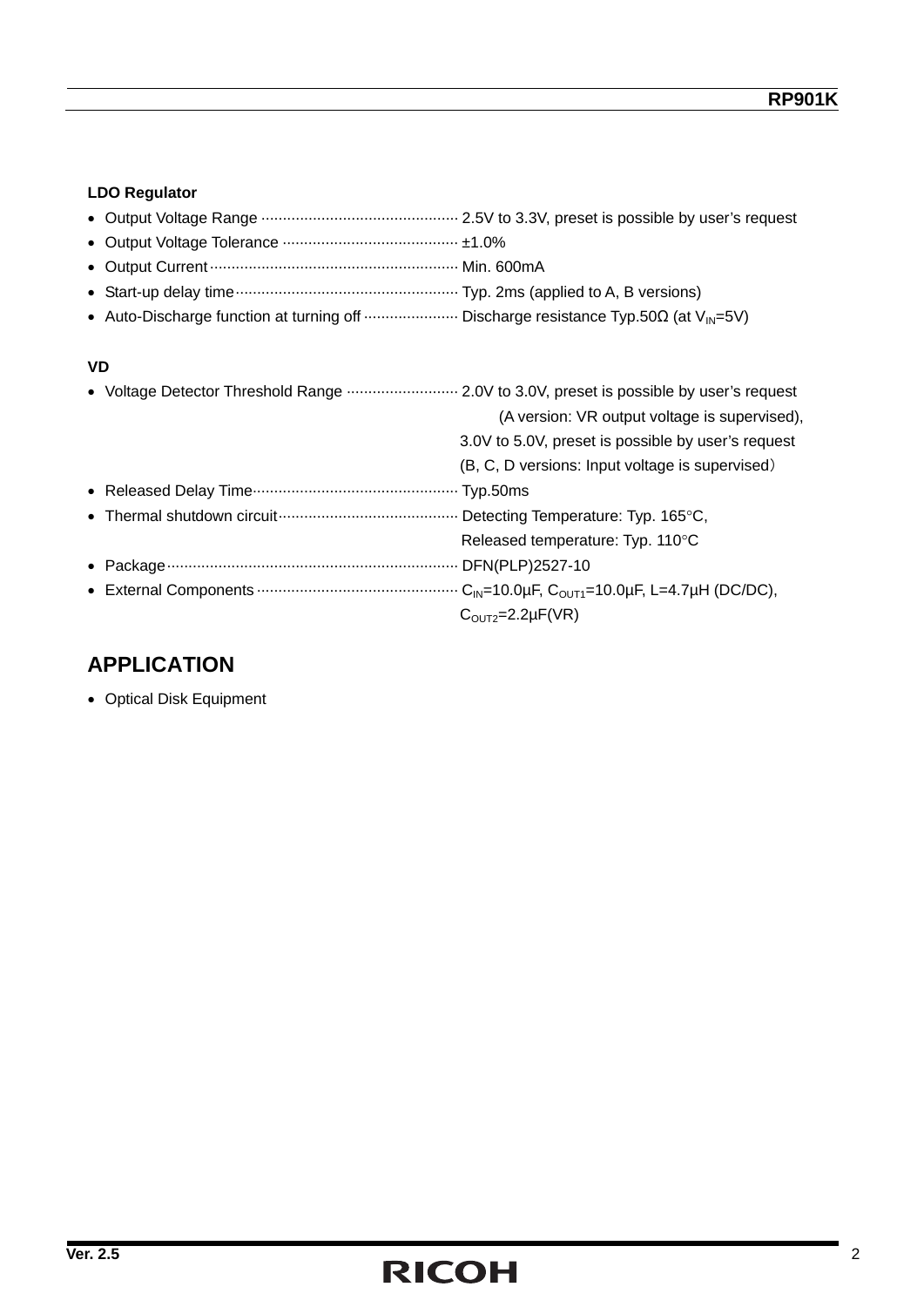#### **BLOCK DIAGRAMS**

#### **A version**



**B/C/D version** 

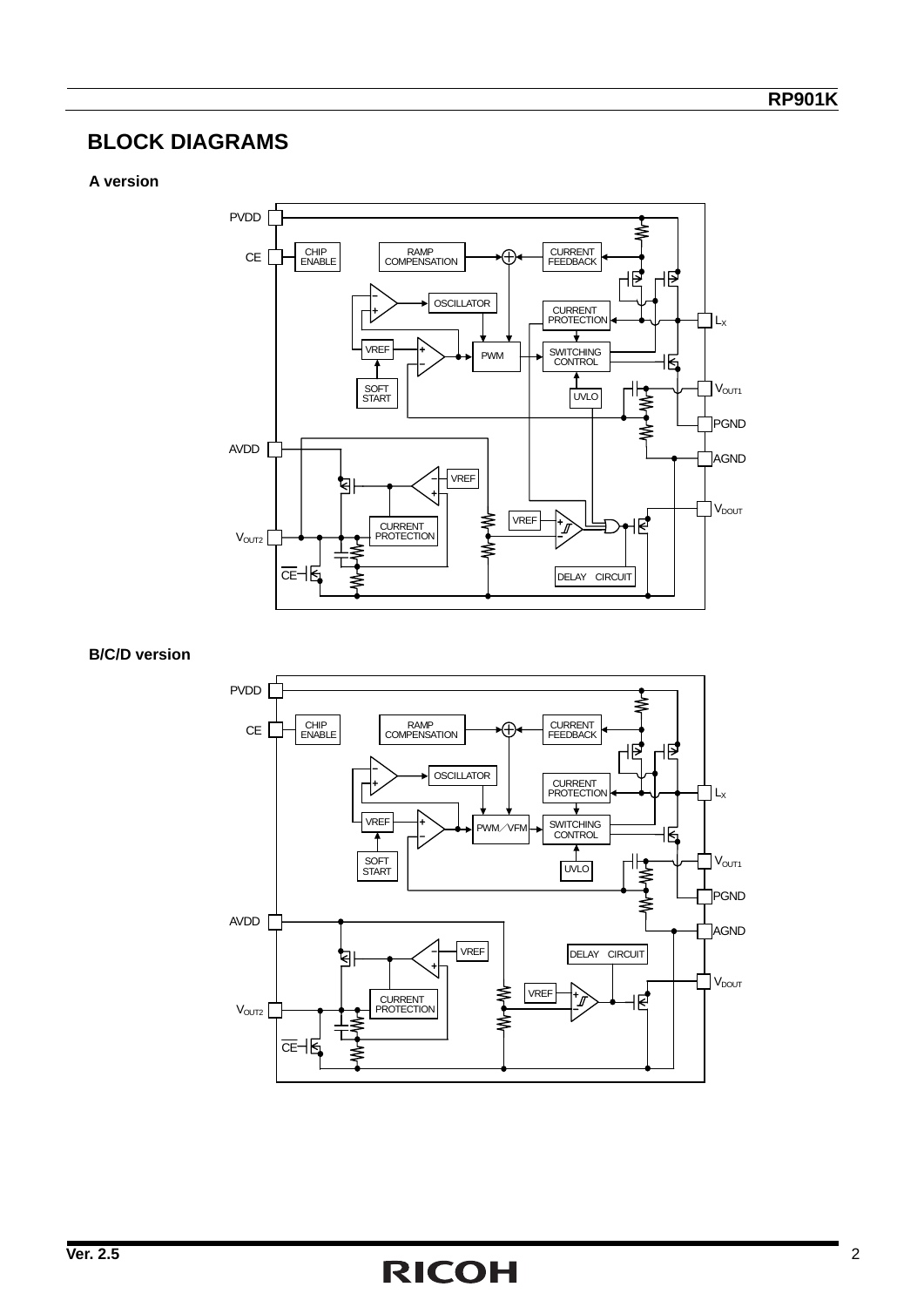#### **SELECTION GUIDE**

In the RP901 series, the output voltage combination and function can be designated.

The selection can be made by the alphanumeric serial number as the next example.

| <b>Product Code</b> | Package         | Units/ 1 reel | <b>Pb</b> free | Halogen free |
|---------------------|-----------------|---------------|----------------|--------------|
| RP901Kxxx*-TR       | DFN(PLP)2527-10 | 5,000pcs      | Yes            | Yes          |
|                     |                 |               |                |              |

xxx: Serial number to describe the voltage combination of DC/DC converter, voltage regulator, and voltage detector.

∗: Function version

A version: DC/DC control type is PWM-fixed, without protection delay time, output current Min. 800mA, VR has start-up delay time to make a sequence. VD supervises the output of VR (Reset is output at UVLO and over current of DC/DC)

B version: DC/DC control type is PWM/VFM automatic mode shift, with protection delay time, output current Min. 800mA, VR has start-up delay time to make a sequence. VD supervises the input voltage.

C version: DC/DC control type is PWM/VFM automatic mode shift, with protection delay time, output current Min. 800mA, VR: without delay time to make a sequence, VD supervises the input voltage.

D version: DC/DC control type is PWM/VFM automatic mode shift, with protection delay time, output current Min. 900mA, VR: without delay time to make a sequence, VD supervises the input voltage.

#### **PIN CONFIGURATION**

#### **DFN(PLP)2527-10**

**Mark Side Bottom Side Bottom Side** 

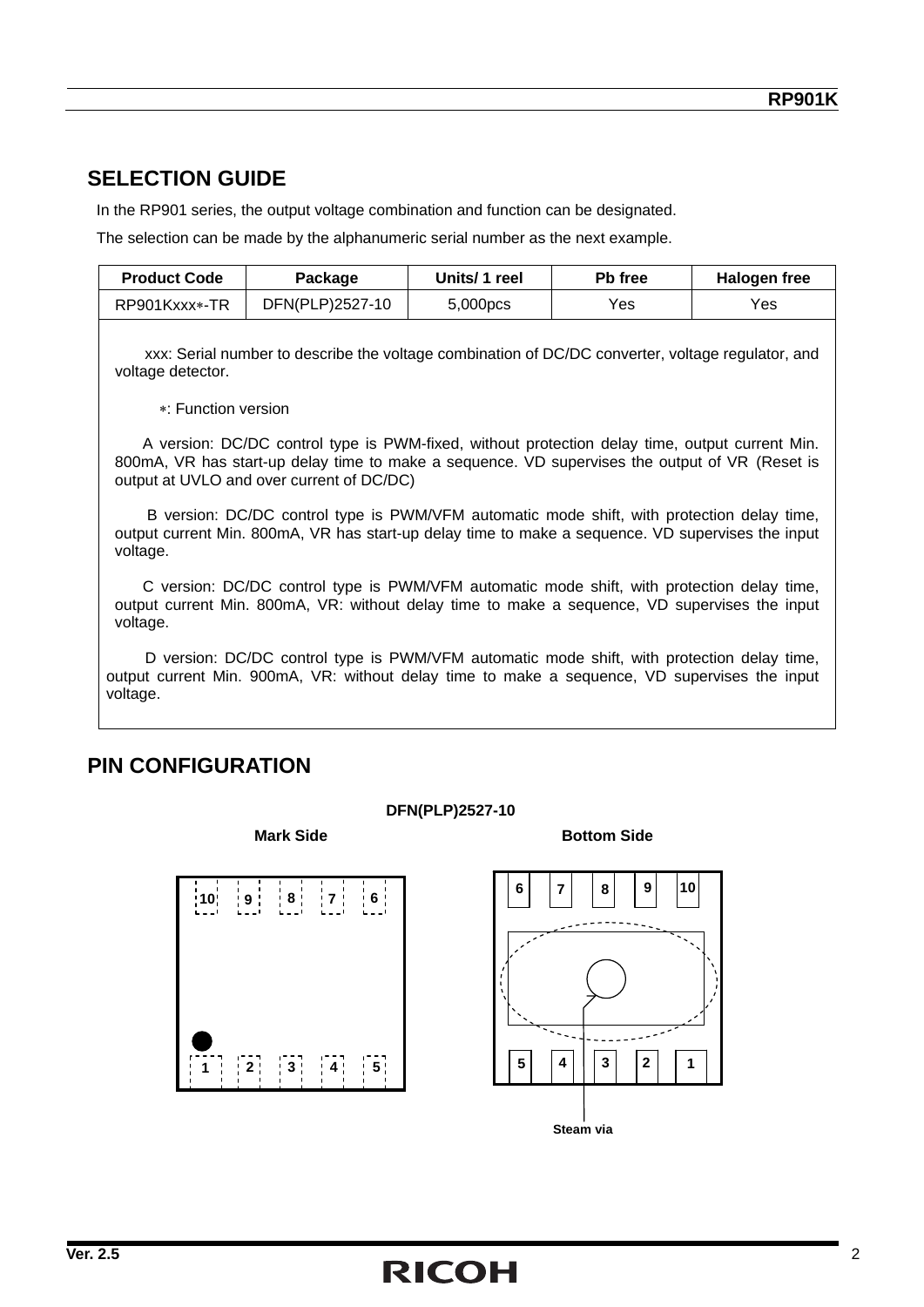#### **PIN DESCRIPTIONS**

| Pin No. | Symbol            | <b>Description</b>                          |
|---------|-------------------|---------------------------------------------|
|         | CE                | Chip Enable Pin ("H" active)                |
| 2       | V <sub>DOUT</sub> | VD Output Pin (N-channel open drain output) |
| 3       | <b>AGND</b>       | Analog Ground Pin                           |
| 4       | <b>PGND</b>       | Power Ground Pin                            |
| 5       | Lх                | DC/DC Switching Pin                         |
| 6       | <b>PVDD</b>       | Power Supply Input Pin                      |
|         | NC.               | No connection                               |
| 8       | $V_{\text{OUT1}}$ | DC/DC Output Pin                            |
| 9       | <b>AVDD</b>       | Analog Power Supply Input Pin               |
| 10      | $\rm V_{OUT2}$    | <b>VR Output Pin</b>                        |

The backside of the package tab is connected to the substrate of the IC (GND). Connect to GND pin (Recommendation), or solder the tab and left open electrically. Make short 3pin and 4pin, and make short 6pin and 9pin.

#### **ABSOLUTE MAXIMUM RATINGS**

|                          |                                                    |                               |                             | (GND=0V)        |  |
|--------------------------|----------------------------------------------------|-------------------------------|-----------------------------|-----------------|--|
| Symbol                   | <b>Item</b>                                        |                               | Rating                      | <b>Unit</b>     |  |
| $V_{IN}$                 | <b>PVDD Pin Voltage</b><br><b>AVDD Pin Voltage</b> |                               | 6.5                         | V               |  |
| $V_{CE}$                 | CE Pin Voltage                                     |                               | $-0.3$ to 6.5               |                 |  |
| $V_{LX}$                 | $Lx$ Pin Voltage                                   | -0.3 to $V_{\text{IN}}$ + 0.3 |                             | $\vee$          |  |
| V <sub>OUT1</sub>        | $VOUT1$ Pin Voltage                                | $-0.3$ to $V_{IN} + 0.3$      |                             | V               |  |
| $V_{\text{OUT2}}$        | $VOUT2 P$ in Voltage                               | -0.3 to $V_{\text{IN}}$ + 0.3 |                             | V               |  |
| <b>V</b> <sub>DOUT</sub> | V <sub>DOUT</sub> Pin Voltage                      |                               | $-0.3$ to 6.5               | V               |  |
|                          | Power Dissipation*                                 | (1)                           | 1750 (Ta=25°C, Tjmax=150°C) | mW              |  |
| $P_D$                    |                                                    | (2)                           | 1138 (Ta=25°C, Tjmax=150°C) |                 |  |
| Та                       | Operating<br>Temperature                           |                               | $-40$ to $+85$              |                 |  |
| <b>Tstg</b>              | Storage Temperature                                |                               | $-55$ to $+125$             | $\rm ^{\circ}C$ |  |

\* For more information about Power Dissipation and Standard Land Pattern, refer to *PACKAGE INFORMATION*.

#### **ABSOLUTE MAXIMUM RATINGS**

Electronic and mechanical stress momentarily exceeded absolute maximum ratings may cause the permanent damages and may degrade the life time and safety for both device and system using the device in the field. The functional operation at or over these absolute maximum ratings is not assured.

#### **RECOMMENDED OPERATING CONDITIONS (ELECTRICAL CHARACTERISTICS)**

All of electronic equipment should be designed that the mounted semiconductor devices operate within the recommended operating conditions. The semiconductor devices cannot operate normally over the recommended operating conditions, even if when they are used over such conditions by momentary electronic noise or surge. And the semiconductor devices may receive serious damage when they continue to operate over the recommended operating conditions.

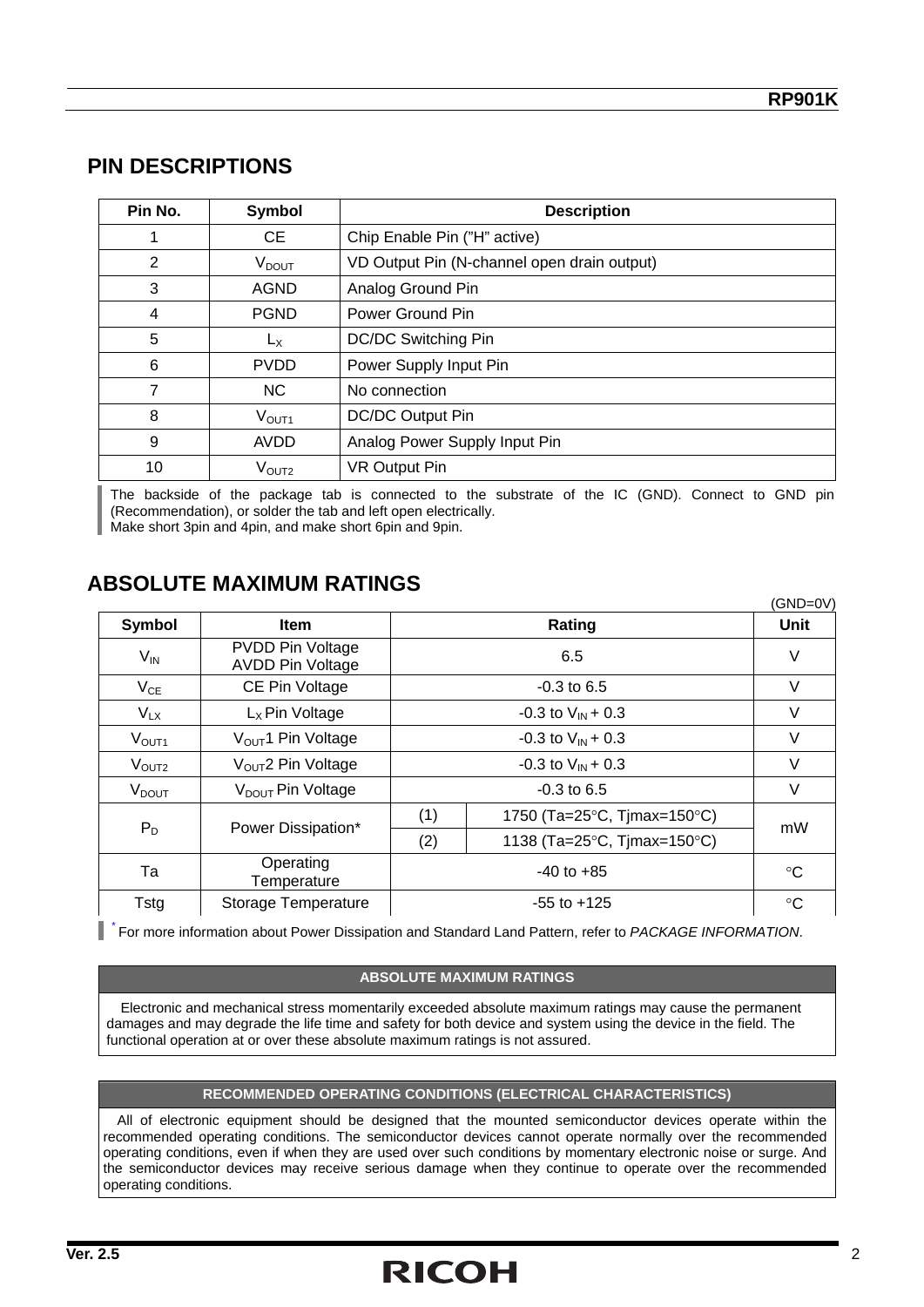#### **ELECTRICAL CHARACTERISTICS**

Unless otherwise specified, the measurement is done by an open loop circuit. Unless otherwise specified, VIN=VCE=5V, AGND=PGND=0V.

#### **RP901xxx**

| Symbol                      | <b>Parameter</b>                                       |                                                                           | <b>Conditions</b> | Min. | Typ. | Max. | Unit        |
|-----------------------------|--------------------------------------------------------|---------------------------------------------------------------------------|-------------------|------|------|------|-------------|
| $V_{\mathsf{IN}}$           | <b>Operating Input Voltage</b>                         |                                                                           |                   | 4.5  |      | 5.5  | V           |
| I <sub>SS1</sub>            | <b>Supply Current 1</b>                                | $V_{IN} = V_{CE} = 5.5V$<br>$V_{\text{OUT}}1 = V_{\text{SET}} \times 0.8$ |                   |      | 460  |      | μA          |
| $I_{SS2}$                   | <b>Supply Current 2</b><br>(applied to B/C/D version)  | $V_{IN} = V_{CF} = 5.5V$<br>$V_{\text{OUT}}$ 1= $V_{\text{SET}}$ x 1.2    |                   |      | 170  |      | μA          |
| Istandby                    | <b>Standby Current</b>                                 | $V_{IN} = 5.5V$                                                           | A version         |      | 1.0  | 5.0  |             |
|                             |                                                        | $V_{CF} = 0V$                                                             | B/C/D version     |      | 2.0  |      | μA          |
| $V_{CEH}$                   | CE Input Voltage "H"                                   |                                                                           |                   | 1.0  |      |      | V           |
| $V_{\text{CEL}}$            | CE Input Voltage "L"                                   |                                                                           |                   |      |      | 0.3  | $\vee$      |
| T <sub>TSD</sub>            | <b>Thermal Shutdown</b><br><b>Detector Temperature</b> | Junction Temperature                                                      |                   |      | 165  |      | $^{\circ}C$ |
| $\mathsf{T}_{\mathsf{TSR}}$ | <b>Thermal Shutdown</b><br>Release Temperature         | <b>Junction Temperature</b>                                               |                   |      | 110  |      | $^{\circ}C$ |

|                           | <b>DC/DC SECTION</b><br>(Ta=25°C)                  |                                          |                                          |         |      |         |                         |
|---------------------------|----------------------------------------------------|------------------------------------------|------------------------------------------|---------|------|---------|-------------------------|
| Symbol                    | <b>Parameter</b>                                   |                                          | <b>Conditions</b>                        | Min.    | Typ. | Max.    | <b>Unit</b>             |
| V <sub>OUT1</sub>         | Output Voltage 1                                   | $V_{IN} = 5V$                            |                                          | $-2.0%$ |      | $+2.0%$ | $\vee$                  |
| $\Delta V_{OUT1}$<br>/∆Та | Output Voltage 1<br><b>Temperature Coefficient</b> |                                          | -40°C ≤ Ta ≤ 85°C                        |         | ±150 |         | ppm/<br>$\rm ^{\circ}C$ |
| fosc                      | <b>Oscillator Frequency</b>                        | $V_{IN} = 5V$                            |                                          | $-20%$  | 1.2  | $+20%$  | <b>MHz</b>              |
| <b>ILXLEAKH</b>           | $L_X$ leakage Current "H"                          | $V_{IN} = V_{LX} = 5.5V$ , $V_{CE} = 0V$ |                                          | $-1.0$  | 0.0  | 5.0     | μA                      |
| LXLEAKL                   | L <sub>x</sub> leakage Current "L"                 |                                          | $V_{IN} = 5.5V$ , $V_{CF} = V_{IX} = 0V$ |         | 0.0  | 1.0     | μA                      |
| $R_{ONP}$                 | P-channel transistor<br>ON resistance              | $V_{IN} = 5V$ , $I_{IX} = -100$ mA       |                                          |         | 0.25 |         | Ω                       |
| $R_{ONN}$                 | N-channel transistor<br>ON resistance              | $V_{IN}$ =5V, $I_{LX}$ =-100mA           |                                          |         | 0.25 |         | Ω                       |
| Maxduty                   | Maximum Duty Cycle                                 |                                          |                                          | 100     |      |         | %                       |
| tstart                    | Soft-start Time                                    | $V_{IN} = V_{CE} = 5V$                   |                                          |         | 1.0  |         | ms                      |
|                           | $L_X$ Current Limit                                | $V_{IN} = V_{CE} = 5V$                   | A/B/C version                            | 1.0     | 1.4  |         | A                       |
| <b>ILXLIM</b>             |                                                    |                                          | D version                                | 1.1     | 1.5  |         |                         |
|                           |                                                    |                                          | A version                                |         | 0.0  |         |                         |
| tprot                     | <b>Protection Delay Time</b>                       | $V_{IN} = V_{CE} = 5V$                   | B/C/D version                            |         | 0.1  |         | ms                      |
| V <sub>UVLO1</sub>        | <b>UVLO Detector Threshold</b>                     | $V_{IN} = V_{CE}$                        |                                          | 3.40    | 3.50 | 3.60    | $\vee$                  |
| V <sub>UVLO2</sub>        | <b>UVLO Release Voltage</b>                        | $V_{IN} = V_{CE}$                        |                                          | 3.63    | 3.73 | 3.83    | V                       |

All test items listed under *ELECTRICAL CHARACTERISTICS* are done under the pulse load condition (Tj≈Ta=25ºC) All test items listed under  $\overline{L}$  except Thermal Shutdown.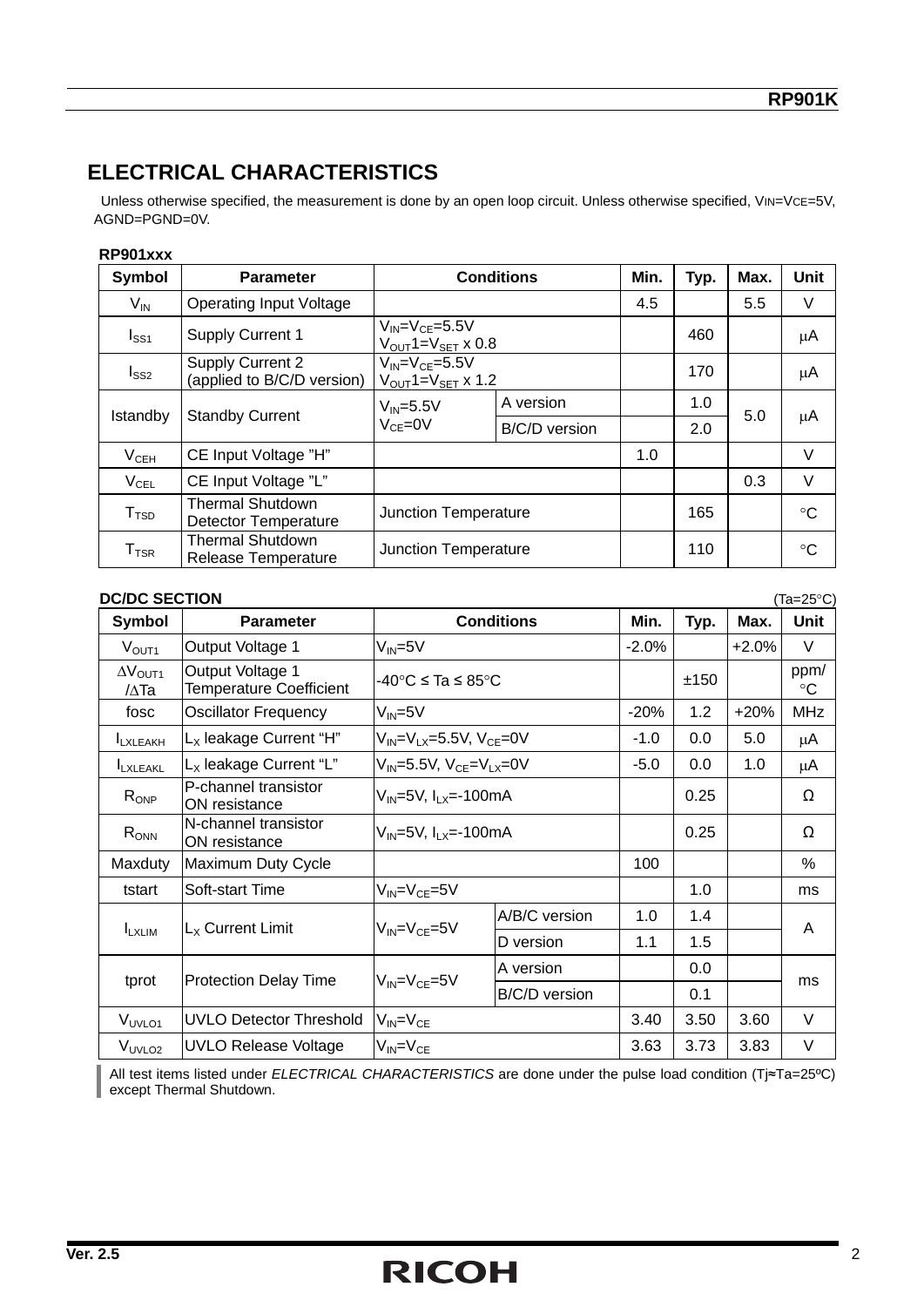|                                                      | <b>VR SECTION</b><br>(Ta=25°C                                |                                                                        |          |      |         |            |  |
|------------------------------------------------------|--------------------------------------------------------------|------------------------------------------------------------------------|----------|------|---------|------------|--|
| Symbol                                               | <b>Parameter</b>                                             | <b>Conditions</b>                                                      | Min.     | Typ. | Max.    | Unit       |  |
| V <sub>OUT2</sub>                                    | Output Voltage 2                                             | $V_{IN}$ =5V, $I_{OUT}$ =1mA                                           | $-1.0\%$ |      | $+1.0%$ | V          |  |
| I <sub>LIM2</sub>                                    | <b>Current Limit 2</b>                                       |                                                                        | 600      |      |         | mA         |  |
| $I_{SS3}$                                            | <b>Supply Current 3</b>                                      | $V_{IN} = V_{CF} = 5.5V$                                               |          | 60   |         | μA         |  |
| $\Delta V_{\text{OUT2}}$<br>$\Delta I_{\text{OUT2}}$ | Load Regulation                                              | 1mA ≤ $I_{\text{OUT2}}$ ≤ 400mA                                        |          | 40   | 80      | mV         |  |
| $\Delta V_{\text{OUT2}}$<br>/∆Та                     | Output Voltage 2<br><b>Temperature Coefficient</b>           | -40°C ≤ Ta ≤ 85°C                                                      |          | ±50  |         | Ppm<br>/°C |  |
| $I_{SC}$                                             | <b>Short Current Limit</b>                                   | $V_{\text{OUT2}} = 0V$                                                 |          | 70   |         | mA         |  |
| $T_{VR}$<br>(A/B version)                            | Start-up Timing Delay                                        | Start from the finish moment of softl<br>start-time of DC/DC converter |          | 2.0  |         | ms         |  |
| $T_{VR}$<br>(C/D Version)                            | Start-up Delay                                               | Start from UVLO release moment<br>of DC/DC converter                   |          | 50   |         | μS         |  |
| $R_{LOW}$                                            | For auto discharge<br>at off, N-channel Tr.<br>ON resistance | $V_{IN}$ =5V, $V_{CE}$ =0V                                             |          | 50   |         | Ω          |  |

| <b>VD SECTION</b>                    |                                                                |                                                  |         |                   |         | (Ta=25°C)  |
|--------------------------------------|----------------------------------------------------------------|--------------------------------------------------|---------|-------------------|---------|------------|
| Symbol                               | <b>Parameter</b>                                               | <b>Conditions</b>                                | Min.    | Typ.              | Max.    | Unit       |
| $-VDET$                              | <b>VD Detector Threshold</b>                                   |                                                  | $-2.0%$ |                   | $+2.0%$ | V          |
| $\Delta$ - $V_{DET}$<br>$/\Delta$ Ta | <b>VD Detector Threshold</b><br><b>Temperature Coefficient</b> | $-40^{\circ}$ C $\leq$ Ta $\leq$ 85 $^{\circ}$ C |         | ±40               |         | ppm<br>/°C |
| $V_{HYS}$                            | <b>Hysteresis Range</b>                                        |                                                  |         | $-VDET$<br>x 0.05 |         | V          |
| Т <sub>РLН</sub>                     | VD Release Delay Time                                          |                                                  |         | 50                |         | ms         |
| <b>I</b> DOUTL                       | V <sub>DOUT</sub> "L" Output Current                           | $V_{IN} = 2.0V$ , $V_{DOUT} = 0.1V$              | 1.0     | 4.0               |         | mA         |

All test items listed under *ELECTRICAL CHARACTERISTICS* are done under the pulse load condition (Tj≈Ta=25ºC) except Thermal Shutdown.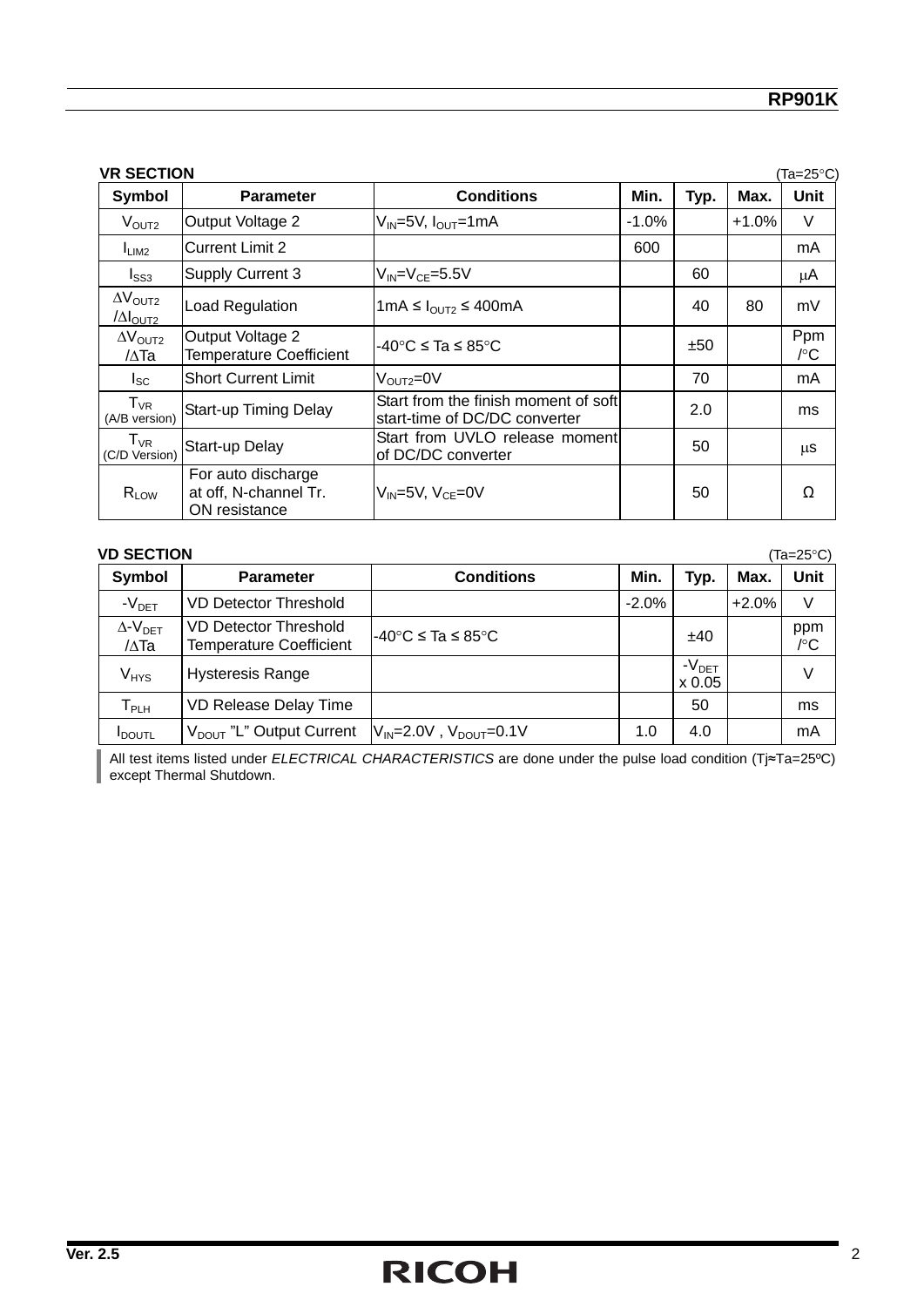#### **TYPICAL APPLICATION AND TECHNICAL NOTES**



#### **External Components Recommendation**

Inductor L1: 4.7μH (A/B/C Version VLF4014AT-4R7M1R1 TDK) 4.7μH (D Version VLF4014ST-4R7M1R4 TDK) Pull-up Resistance R1: 50kΩ

Capacitors C1: 10μF Ceramic capacitor (C2012JB0J106K TDK)

C2: 2.2μF Ceramic capacitor

C3: 10μF Ceramic capacitor (C2012JB0J106K TDK)

#### **TECHNICAL NOTES ON EXTERNAL COMPONENTS**

- Place all the external components as close as possible to the IC and make the wiring length as short as possible. Especially, the capacitor between  $V_{\text{IN}}$  and GND must be as close as possible to the IC. If the impedance of the power supply and ground is high, the power level of the IC may shift by the switching current and the operation may unstable. Make the power line and the ground line sufficient. Through the power line, the ground line, inductor,  $L_x$  pin,  $V_{OUT}$  line, large current may flow by switching, therefore fully consideration is necessary. The wiring between  $V_{\text{OUT}}$  pin and the inductor, and load and  $V_{\text{OUT}}$  pin must be separated.
- PVDD and AVDD must be short and make them close as possible. Place a capacitor as close as possible to PVDD. If the distance between AVDD and PVDD is long, add another 0.1μF capacitor between AVDD and GND.
- Capacitance value between VDD and GND should be 10μF or more and use a low ESR ceramic capacitor. Use a ceramic capacitor for  $V_{\text{OUT1}}$  pin, and the capacitor should be 10 $\mu$ F or more. Use a ceramic capacitor for  $V<sub>OUT2</sub>$  pin, and the ceramic capacitor should be 2.2 $\mu$ F or more.
- Choose an inductor with low DCR, and enough permissible current and which is hard to reach magnetic saturation. If the inductance value is too small, at the maximum load, the current flows through Lx transistor and inductor may be beyond the absolute maximum rating. Choose an appropriate inductance value.
- If the spike noise of Lx pin is large, place a snubber circuit between Lx and GND (CR serial connection, etc.) to reduce the spike noise. Time constants of CR depend on the actual PCB and decide with the evaluation of the PCB.
- $\star$  The performance of the power circuit with the IC depends on the peripheral circuits. In terms of the external components, PCB pattern, and IC, the peripheral circuit should be designed not to exceed beyond ratings (voltage, current, power).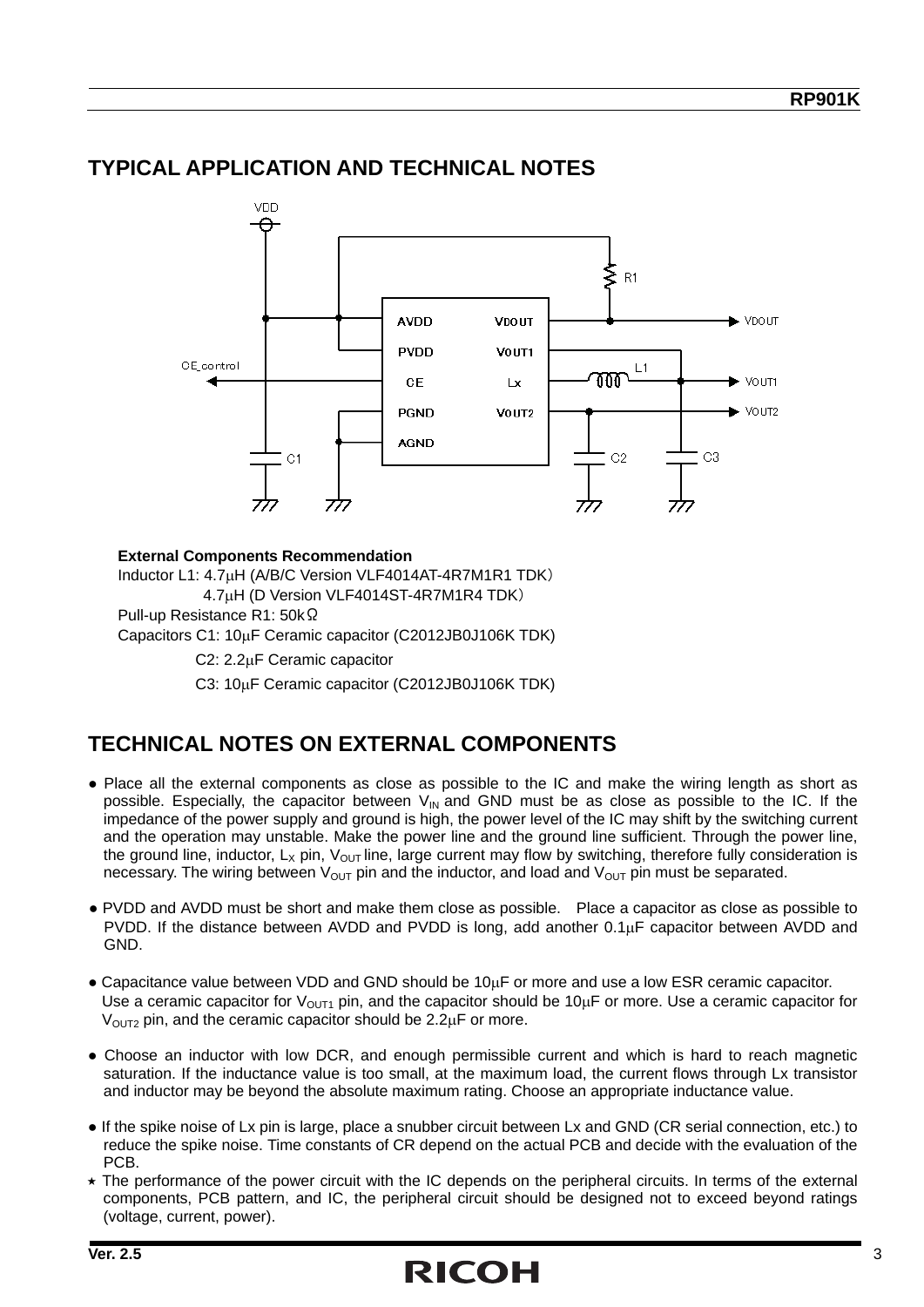#### **STEP-DOWN DC/DC CONVERTERS' OPERATION AND OUTPUT CURRENT**

This explanation is about the general step-down DC/DC converters' operation.

In the step-down DC/DC converter, when the Lx transistor turns on, at the same time, energy is accumulated into an inductor and when the transistor turns off, the current accumulated in the inductor is released and averaged, then make the energy loss reduced and the output voltage lower than the input voltage is supplied.



- Step1. P-channel transistor turns on, current IL=i1, energy is charged into L, CL is charged and the output current  $I_{\text{OUT}}$  is supplied. While the P-channel transistor turns on  $(t_{\text{ON}})$ , and in proportion to IL=i1 is from IL=ILmin=0 increases and reaches to ILmax.
- Step2. P-channel transistor turns off, L keeps IL=ILmax, and turns on the N-channel transistor, current IL=i2 flows.
- Step3. IL=i2 decreases gradually, after  $t_{\text{OPEN}}$  IL=ILmin=0 and N-channel transistor turns off. However, if the cycle is continuous mode, before IL=ILmin=0, t<sub>OFF</sub> time becomes nothing, the next cycle starts and the P-channel transistor turns on, and the N-channel transistor turns off. In this case, ILmin >0 and charge is remained, and charge is increased from IL=ILmin >0.
- In the PWM control, the number of switching in a second  $(f_{\rm osc})$  is fixed, and  $t_{\rm ON}$  is controlled and the output voltage is constantly maintained.

The step-down operation is constant and stable, the current flows through the inductor's maximum value (ILmax) and the minimum value (ILmin) is same as when the P-channel transistor turns on and off as described above. Supposed that the difference between ILmax and ILmin is ΔI,

$$
\Delta I = ILmax - ILmin = V_{OUT} \times t_{OPEN} / L = (VIN - VOUT) \times t_{ON} / L
$$

Thus,

 $T = 1 / f_{\text{OSC}} = t_{\text{ON}} + t_{\text{OFF}}$ duty (%) =  $t_{ON}$  / T x 100 =  $t_{ON}$  x  $f_{OSC}$  x 100  $t_{\text{OPFN}}$   $t_{\text{OFF}}$ 

The left side of the equation describes the current level at turning on, and the right side of the equation describes the current level at turning off.

## **Ver. 2.5** 4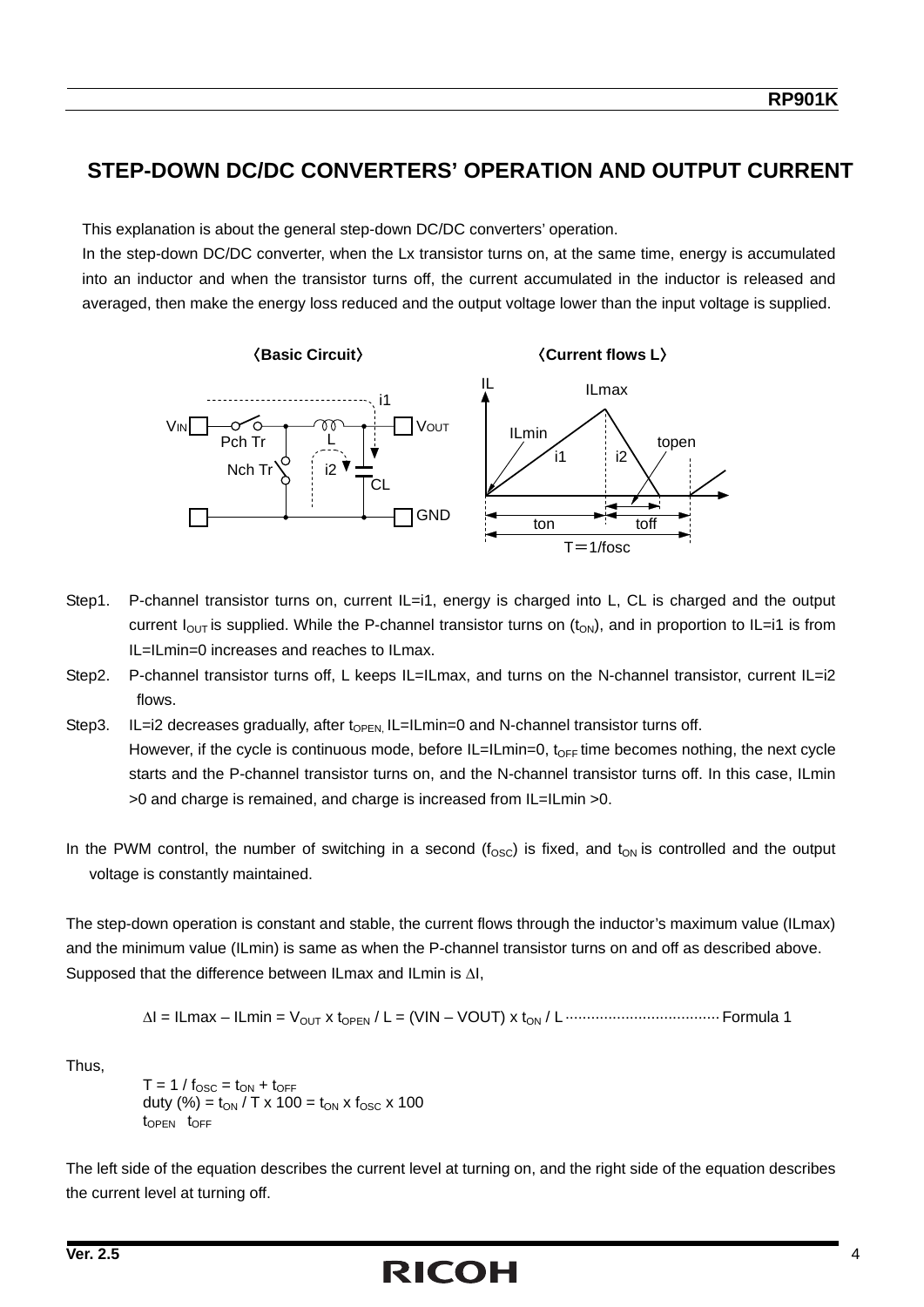#### **OUTPUT CURRENT AND SELECTION OF EXTERNAL COMPONENS**

In the general step-down DC/DC converters, the relation between the output current and external components is described as below:

(Supposed that the peak to peak value of the ripple current is " $I_{RP}$ ", On resistance of the  $L_x$  transistor, P-channel transistor, N-channel transistor is respectively described as " $R_{ONP}$ " and " $R_{ONN}$ ", inductor's DCR is described as "  $R_1$ ")

Supposed that the time when  $L_x$  P-channel transistor turns on is described as " $t_{\text{OM}}$ ",

VIN = VOUT + (RONP + RL) x IOUT + L x IRP / tON ································································ Formula 1

Supposed that the time when  $L_X$  P-channel transistor turns off (N-channel transistor turns on) is described as  $"$  t<sub>OFF</sub>",

L x IRP / tOFF = (RONN + RL) x IOUT + VOUT ······································································ Formula 2

Using Formula 1 and Formula 2, and On duty of the P-channel transistor,  $t_{ON} / (t_{ON} + t_{OFF}) = D_{ON}$  is solved, DON =(VOUT + RONN x IOUT + RL x IOUT) / (VIN – RONP x IOUT + RONN x IOUT) ···················· Formula 3

#### Ripple current is

IRP = (VIN – VOUT – RONP x IOUT – RL x IOUT) x DON / fOSC / L············································ Formula 4

Then the peak current through the inductor and  $L<sub>x</sub>$  transistor,

ILmax = IOUT + IRP / 2 ····································································································· Formula 5

Decide the peripheral circuits with considering ILmax and input and output conditions.

 $\star$  The calculation is based on the ideal operation of the PWM continuous mode.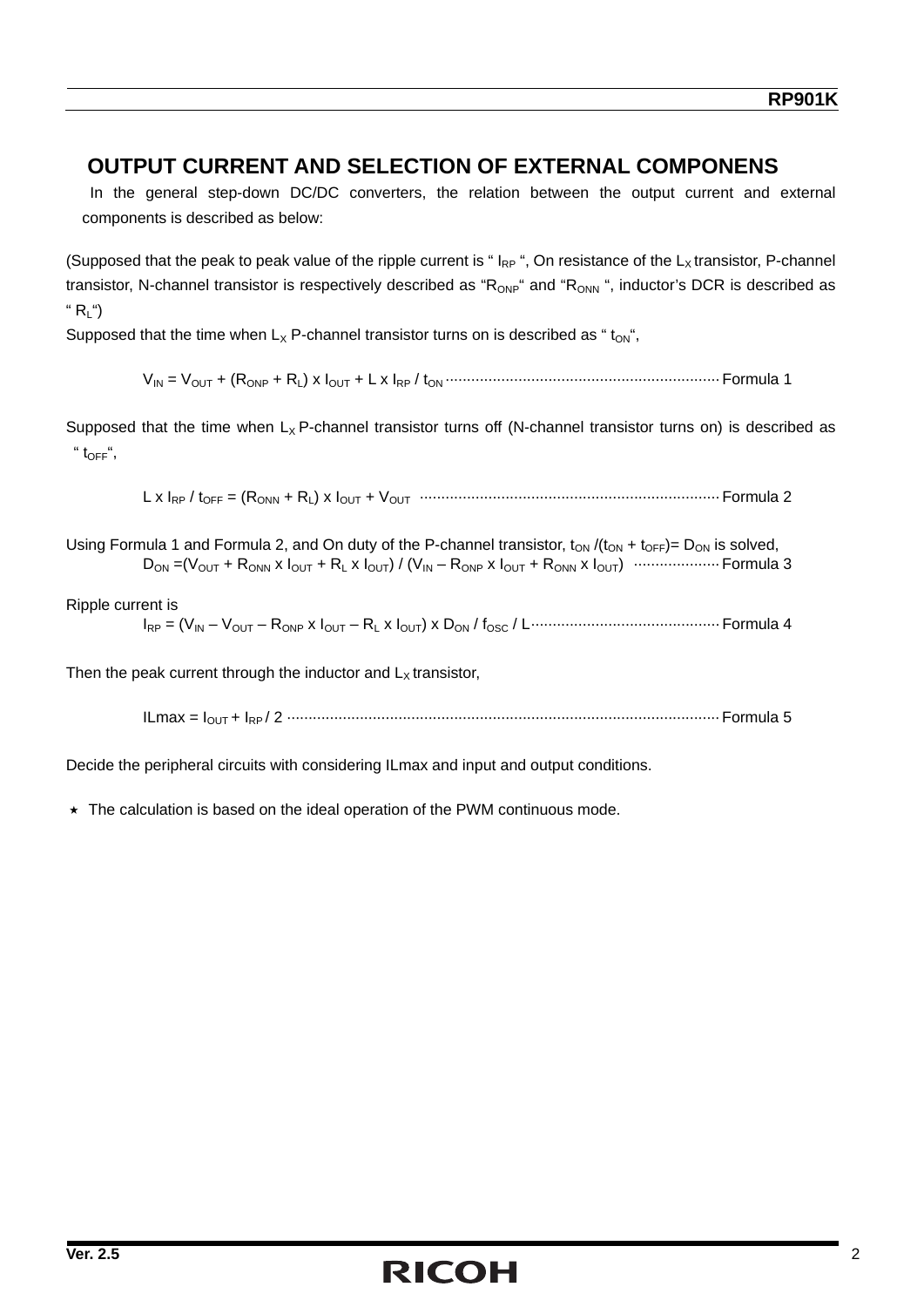#### **TIMING CHART (A Version)**



**(1) Start-up and shutdown by detecting UVLO** 

Timing chart of the power supply voltage change and DC/DC converter, VD, and VR can be explained as below:

#### ( 1 ) DC/DC converter

Power supply is forced and when VDD voltage increases, if VDD voltage is equal or less than the UVLO release voltage (VUVLO2), the operation of DC/DC converter stops and switching is halted, therefore the voltage, VOUT1 does not rise. When the VDD voltage becomes equal or more than UVLO release voltage, the DC/DC converter starts soft-start and switching begins and the voltage, VOUT1 rises. After the soft-start time, VDD voltage becomes set equal or more than VOUT1 voltage, VOUT1 voltage becomes set output voltage. When VDD voltage becomes eual or less than UVLO detector threshold (VUVLO1), DC/DC converter stops switching and turns off the Lx transistor inside the IC.

#### ( 2 ) VR

After the soft-start time of the DC/DC converter, VR starts up with delay time. The operation stops when VDD voltage becomes equal or less than UVLO detector threshold (VUVLO1), then auto-discharge function starts.

#### ( 3 ) VD

When VOUT2 voltage becomes equal or more than VD detector threshold voltage + hysteresis width (-VDET + VHYS), after the VD release delay time (TPLH), N-channel transistor of the IC turns off, VDOUT pin is pulled up with an external resistance and becomes pull-up voltage. When VDD voltage becomes equal or less than UVLO detector threshold (VUVLO1), then N-channel transistor of VDOUT pin turns on and VDOUT pin outputs "L". (Depending on VOUT1 or VOUT2, VDOUT pin outputs "L". Refer to the timing chart. )

## **Ver. 2.5** 3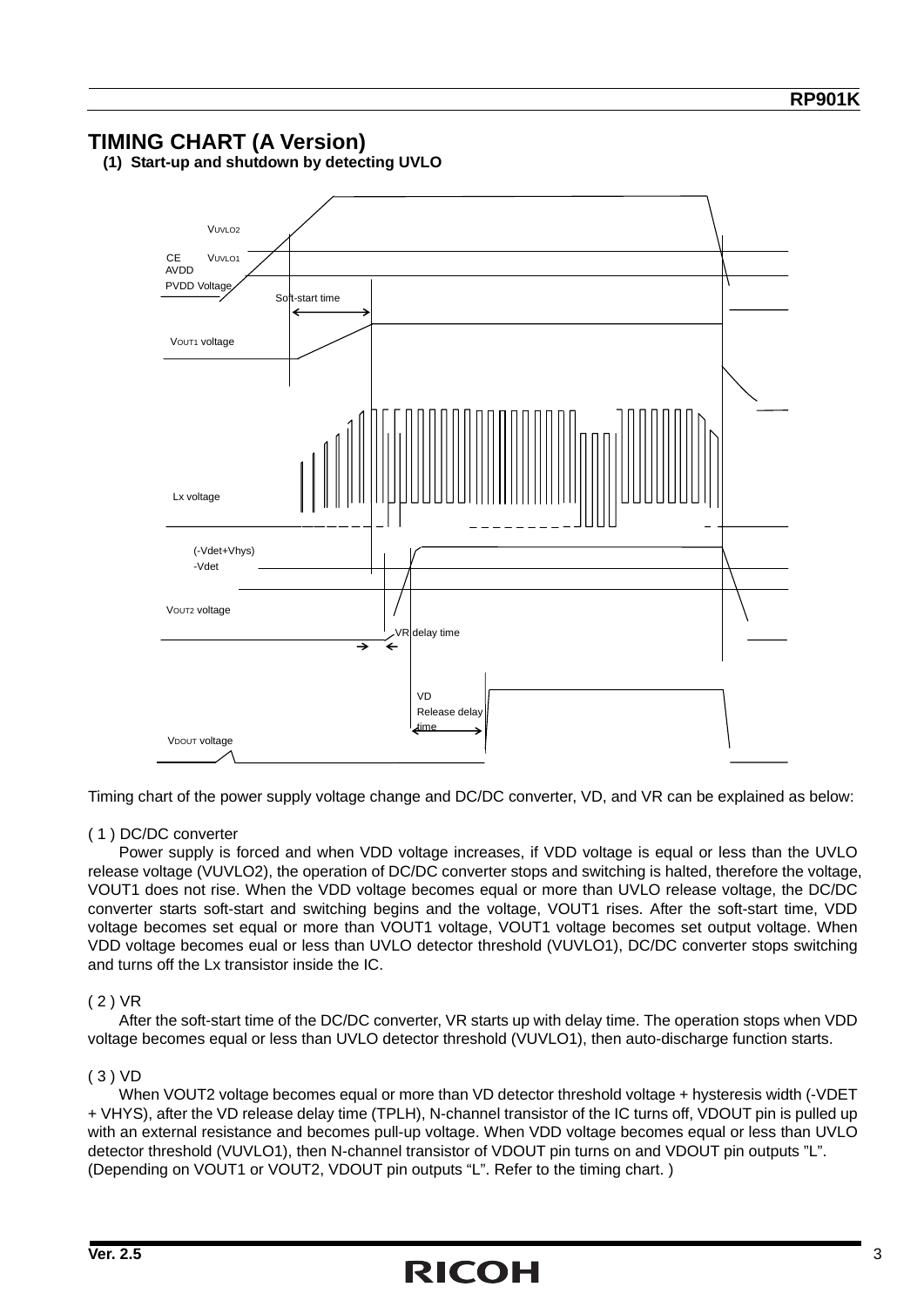

#### **(2) Start-up and Turning off by detecting over current of DC/DC converter**

Timing chart of DC/DC converter output change by load, VD and VR can be explained as below:

#### ( 1 ) DC/DC converter

When LX peak current (IOUT1) is beyond the current limit (ILXLIM),<sup>\*1</sup> the protection circuit operates and switching stops and Lx transistor inside the IC turns off and restarts after a certain time.

\*1) During soft-start time, if IOUT1 is beyond ILXLIM, the protection circuit does not work.

#### ( 2 ) VR

 When the DC/DC converter stops and at the same time, VR operation stops and auto-discharge function operates. To release it, after the soft-start time of the DC/DC converter, VR starts up with delay.

#### ( 3 ) VD

When the DC/DC converter stops and at the same time, the N-channel transistor of VDOUT pin turns on, VDOUT pin outputs "L". To release it, when VOUT2 voltage becomes equal or more than VD detector threshold + hysteresis width (-VDET + VHYS), after VD release delay time (TPLH) the N-channel transistor inside the IC turns off and VDOUT pin becomes pull-up voltage by an external resistance.

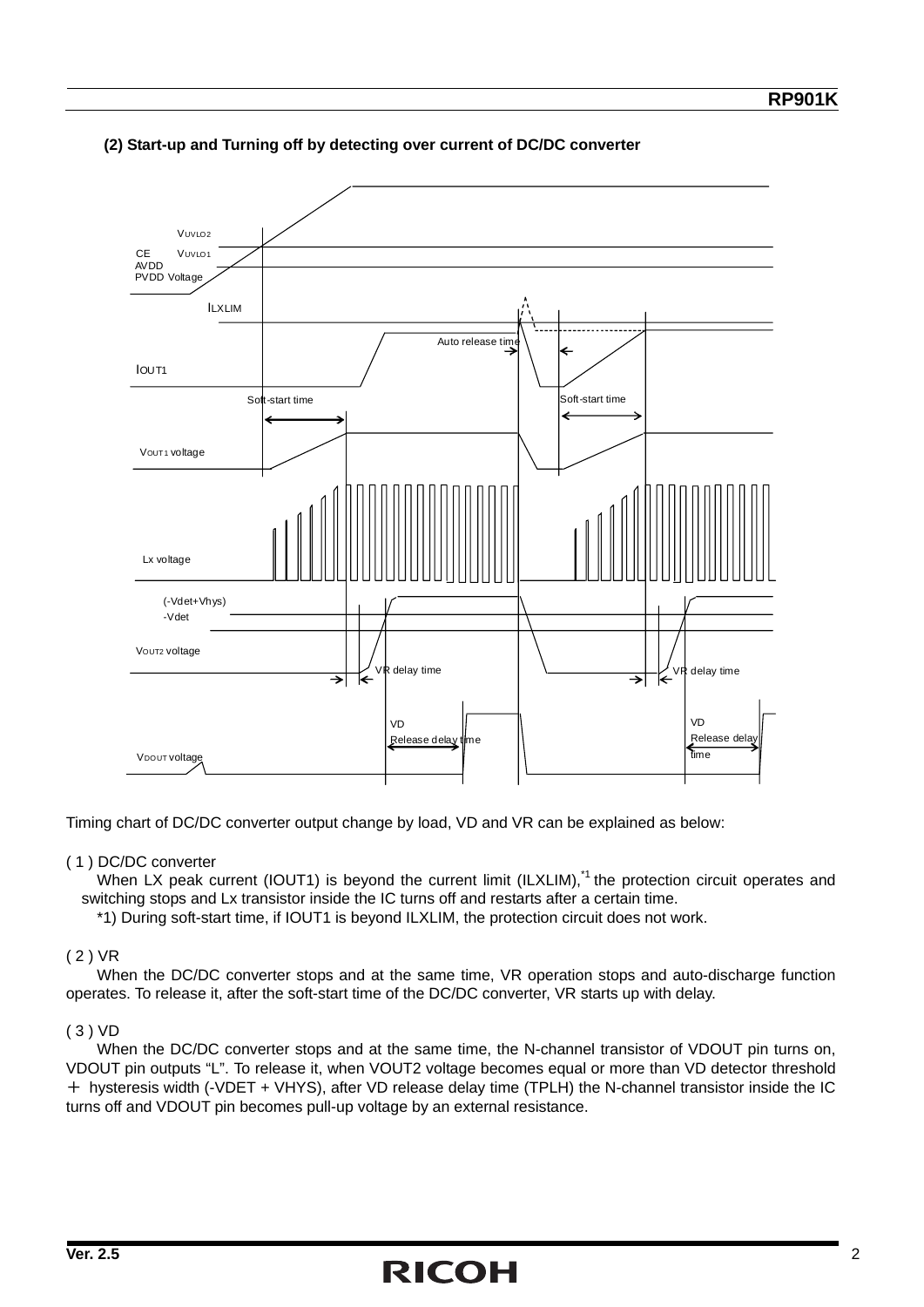#### **(3) Start-up and Turning off by VR output decrease**



Timing chart of turning off by VR output voltage decreases, DC/DC converter, VD and VR can be explained as below:

#### ( 1 ) DC/DC converter

DC/DC converter operates regardless of the operation of VR.

#### ( 2 ) VR

 Since the short current limit is built-in, if the output is short to the GND or over- current flows, the output decreases with current limit. If the over current is released and set output voltage appears.

#### ( 3 ) VD

 If VOUT2 becomes equal or less than VD detector threshold (-VDET), N-channel transistor of VDOUT pin turns on and VDOUT pin outputs "L". To release VD, when the voltage of VOUT2 becomes equal or more than VD detector threshold+hysteresis width (-VDET + VHYS), after VD release delay time (TPLH), the N-channel transistor inside the IC turns off, VDOUT pin becomes pull-up voltage by an external resistance.

## **Ver. 2.5** 2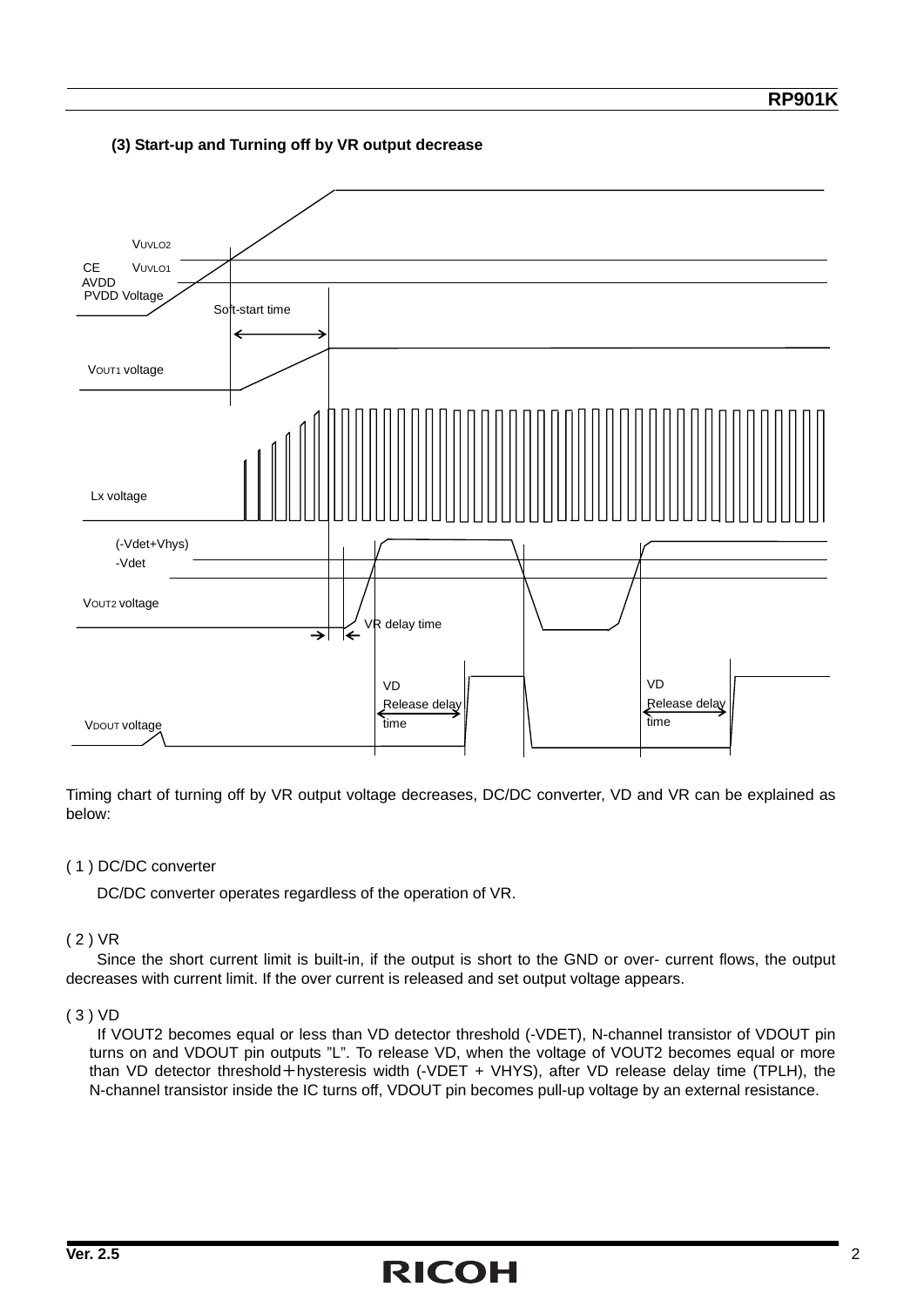### PVDD voltage VUVLO2 VOUT1 Voltage Soft-start Time V<sub>DOUT</sub> voltage V<sub>UVLO1</sub> -Vdet (-Vdet+Vhys) Lx Voltage VOUT2 voltage AVDD CE VR Release delay time VD Release delay Time VD Release delay time

#### **TIMING CHART (B Version)**

Timing chart with Power supply change and DC/DC converter, VD and VR can be explained as below:

#### ( 1 ) DC/DC converter

Power supply is forced and VDD voltage increases, and if VDD voltage becomes equal or less than UVLO release voltage (VUVLO2), DC/DC converter operation stops and becomes no switching, therefore, VOUT1 voltage does not rise. When VDD voltage becomes equal or more than UVLO release voltage, the DC/DC converter starts soft-start and switching starts and VOUT1 voltage rises. After the soft-start time, if VDD voltage becomes equal or more than VOUT1 set voltage, VOUT1 voltage becomes set output voltage. When VDD voltage becomes equal or less than UVLO detector threshold (VUVLO1), the DC/DC converter stops switching and Lx transistor inside the IC turns off.

#### ( 2 ) VR

After the soft-start of DC/DC converter, VR starts up with delay. When the voltage of VDD becomes equal or less than UVLO detector threshold (VUVLO1), the operation stops and auto-discharge function starts.

#### ( 3 ) VD

VD operates regardless of the DC/DC converter, VR, thermal shutdown circuit, and chip-enable function. If the voltage of VDD becomes equal or less than VD detector threshold (-VDET), N-channel transistor of VDOUT pin turns on and VDOUT pin outputs "L". Then, when the voltage of VDD becomes equal or more than VD detector threshold hysteresis width (-VDET + VHYS), after VD release delay time(TPLH), N-channel transistor inside the IC turns off and VDOUT pin becomes pull-up voltage by an external resistance.

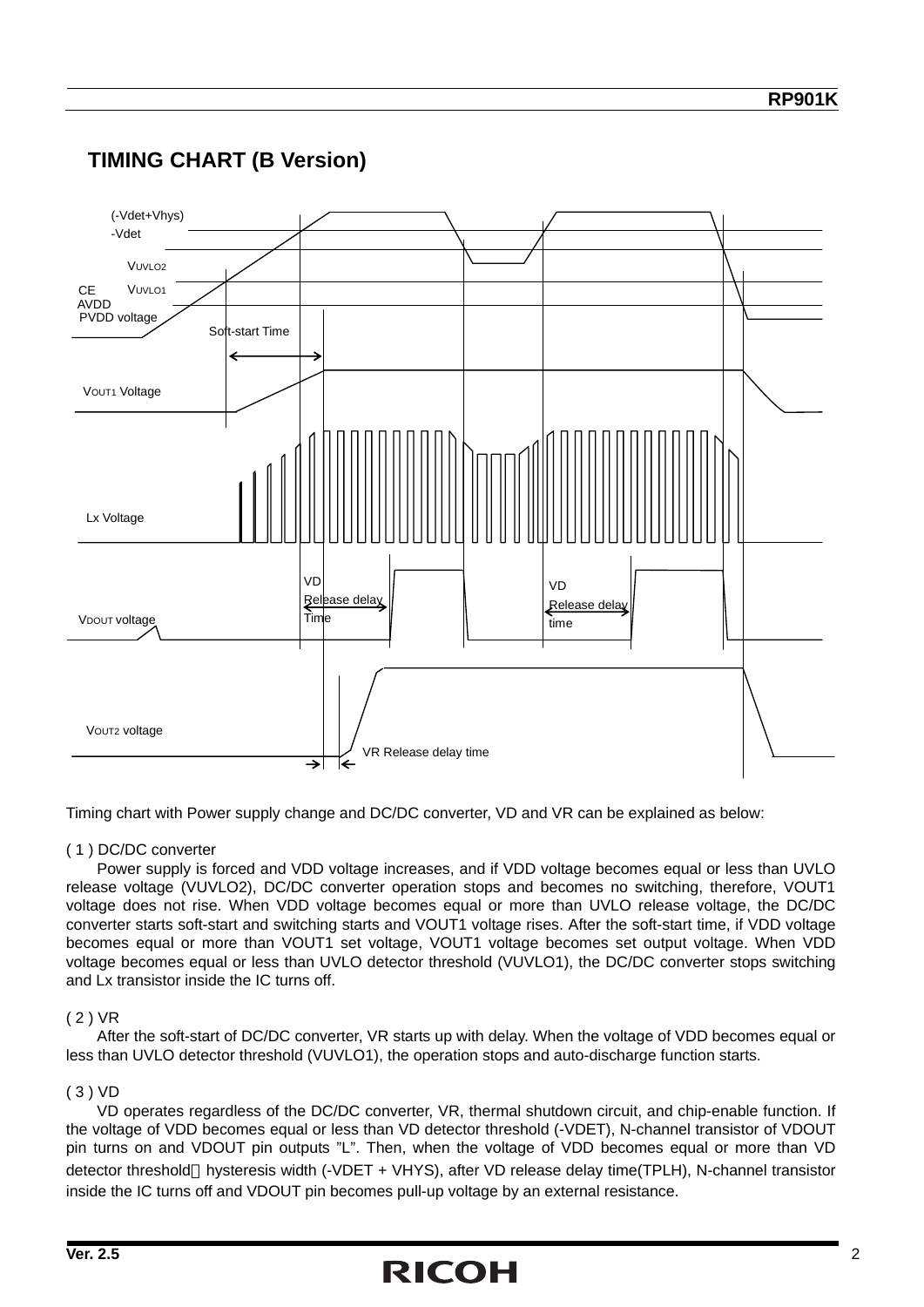

Timing chart of the power supply change, DC/DC converter, VD, VR can be explained as below:

#### ( 1 ) DC/DC converter

Power supply is forced and when the voltage of VDD rises, the voltage of VDD is equal or less than UVLO release voltage (VUVLO2), DC/DC converter's operation stops and becomes no switching, therefore the voltage of VOUT1 does not rise. When the voltage of VDD becomes equal or more than UVLO release voltage, DC/DC converter starts soft-start and switching begins and the voltage of VOUT1 rises. After soft-start time, if the voltage of VDD becomes equal or more than the set VOUT1 voltage, the output of VOUT1 becomes set output voltage. When the voltage of VDD becomes equal or less than UVLO detector threshold (VUVLO1), DC/DC converter stops switching, Lx transistor inside the IC turns off.

#### (2) VR

When the voltage of VDD becomes equal or more than UVLO release voltage, after the 30μs to 40μs or around, VR starts up. (Cout=2.2μF)

If the voltage of VDD becomes equal or less than UVLO detector threshold (VUVLO1), the operations stops and auto-discharge function operates.

#### ( 3 ) VD

VD operates regardless of DCDC, VR, thermal shutdown circuit, chip-enable function. When the voltage of VDD becomes or less than VD detector threshold (-VDET), N-channel transistor of VDOUT pin turns on, VDOUT pin outputs "L". Then when the voltage of VDD becomes equal or more than VD detector threshold hysteresis width (-VDET + VHYS), after VD release delay time (TPLH), N-channel transistor inside the IC turns off, VDOUT pin becomes pull-up voltage by an externa resistance.

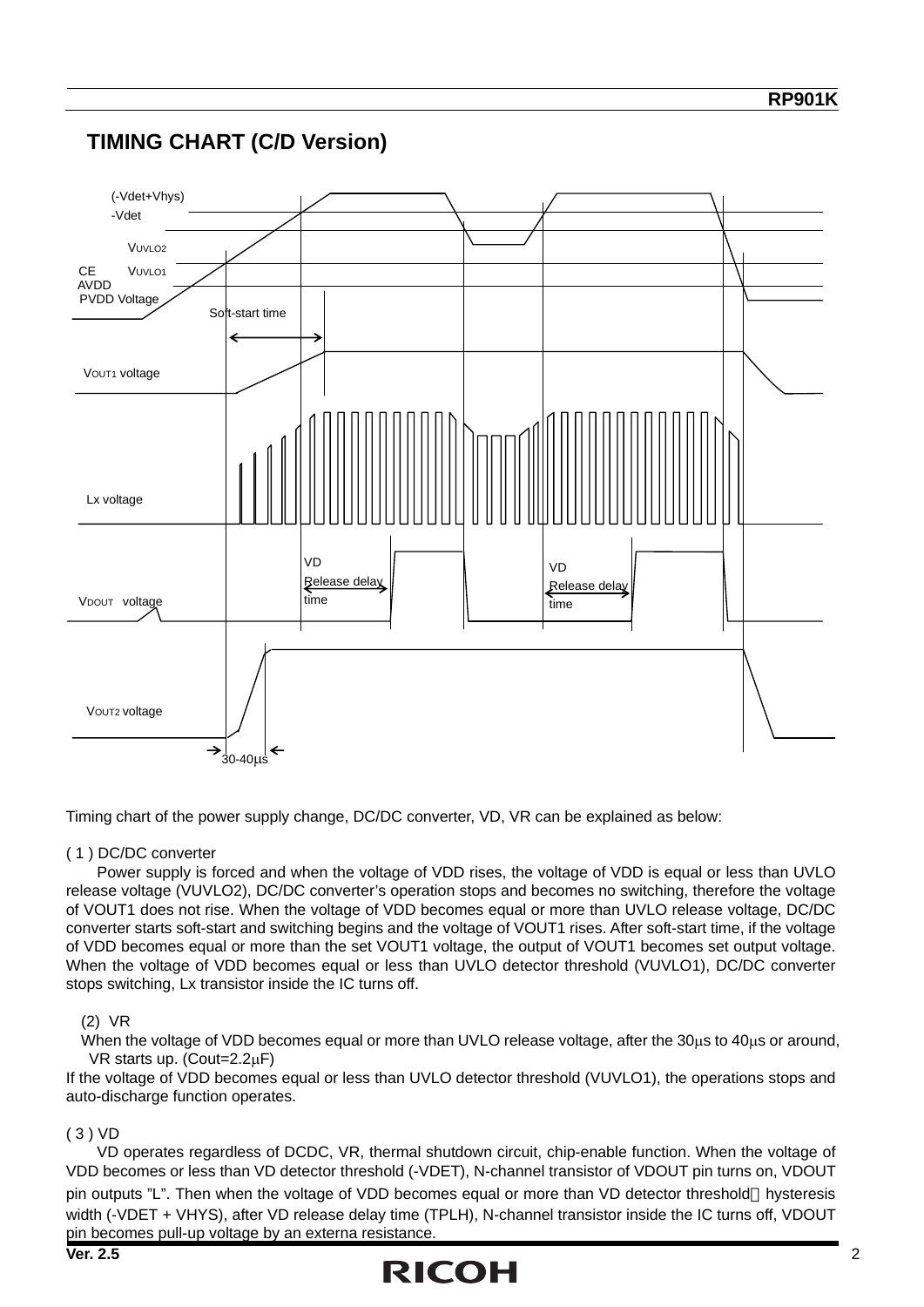### **TEST CIRCUITS**





**UVLO Detect and Release Voltage Test Circuit VR Short Current Test Circuit** 



**VD Detect and Release Voltage Test Circuit** 





**DC/DC Output Voltage Test Circuit DC/DC Oscillator Frequency Test Circuit** 



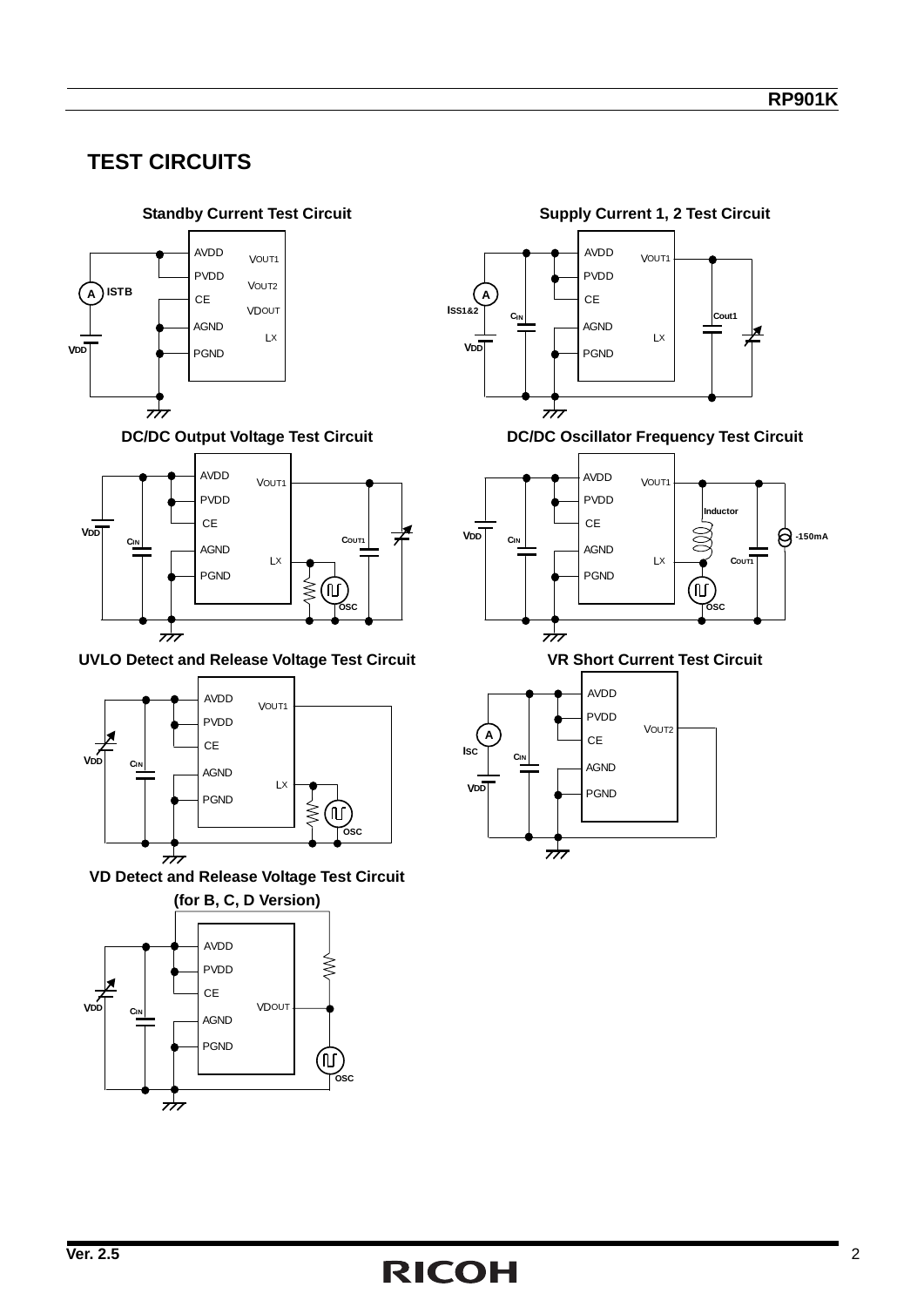### **TYPICAL CHARACTERISTIC**

(unless otherwise specified, characteristics of C, D Version are same as B Version)

**1) DC/DC output voltage vs. output current** 



**Input voltage comparison** 









**VOUT1=1.5V B\_Ver.**



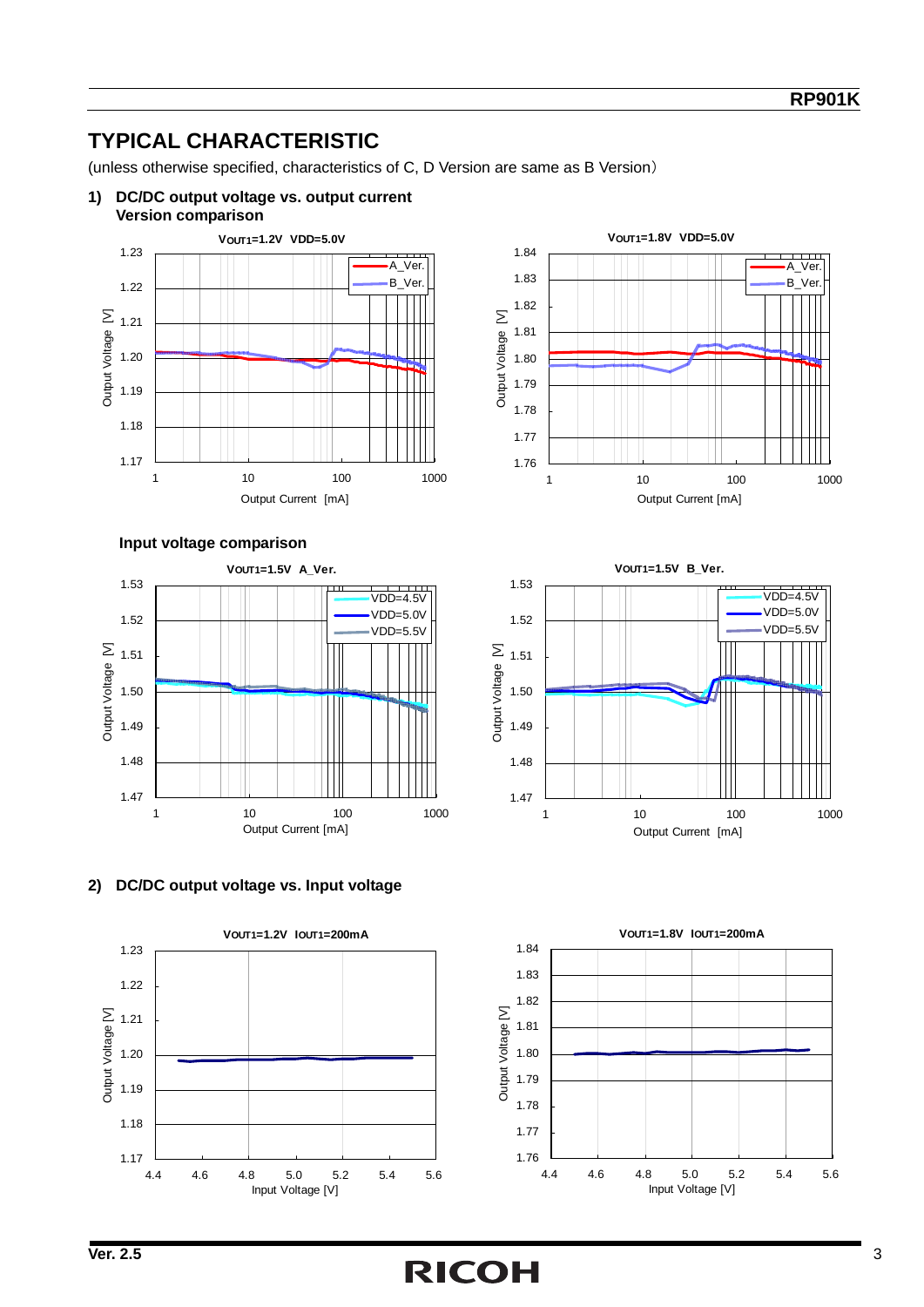

#### **3) Efficiency vs. Output current (1) Version comparison**















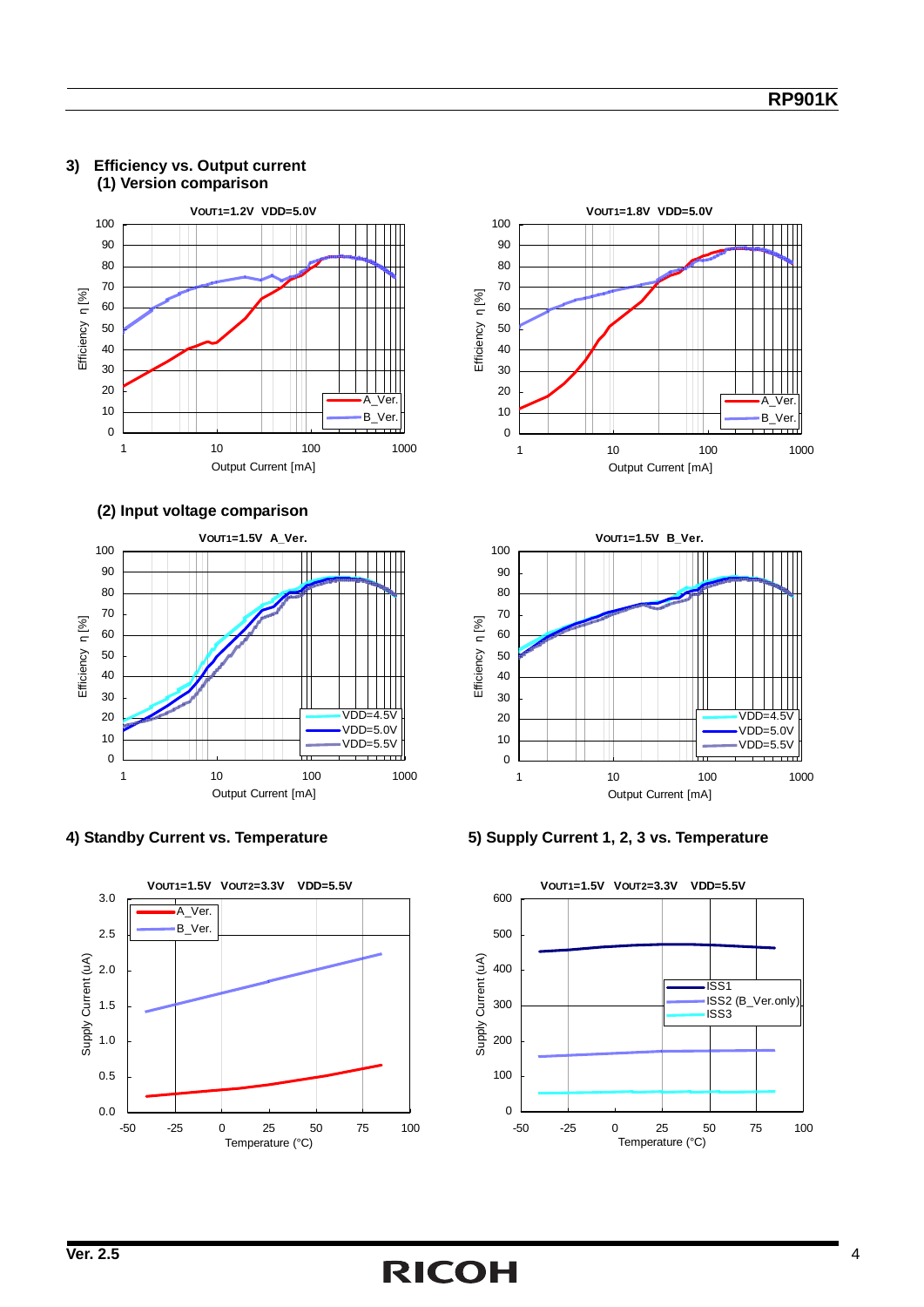#### **6) DC/DC output voltage vs. Temperature**









#### **7) Oscillator frequency vs. Temperature 8) Oscillator frequency vs. Input voltage**



**9) Soft-start time vs. Temperature 10) UVLO detect / release voltage vs. Input voltage** 

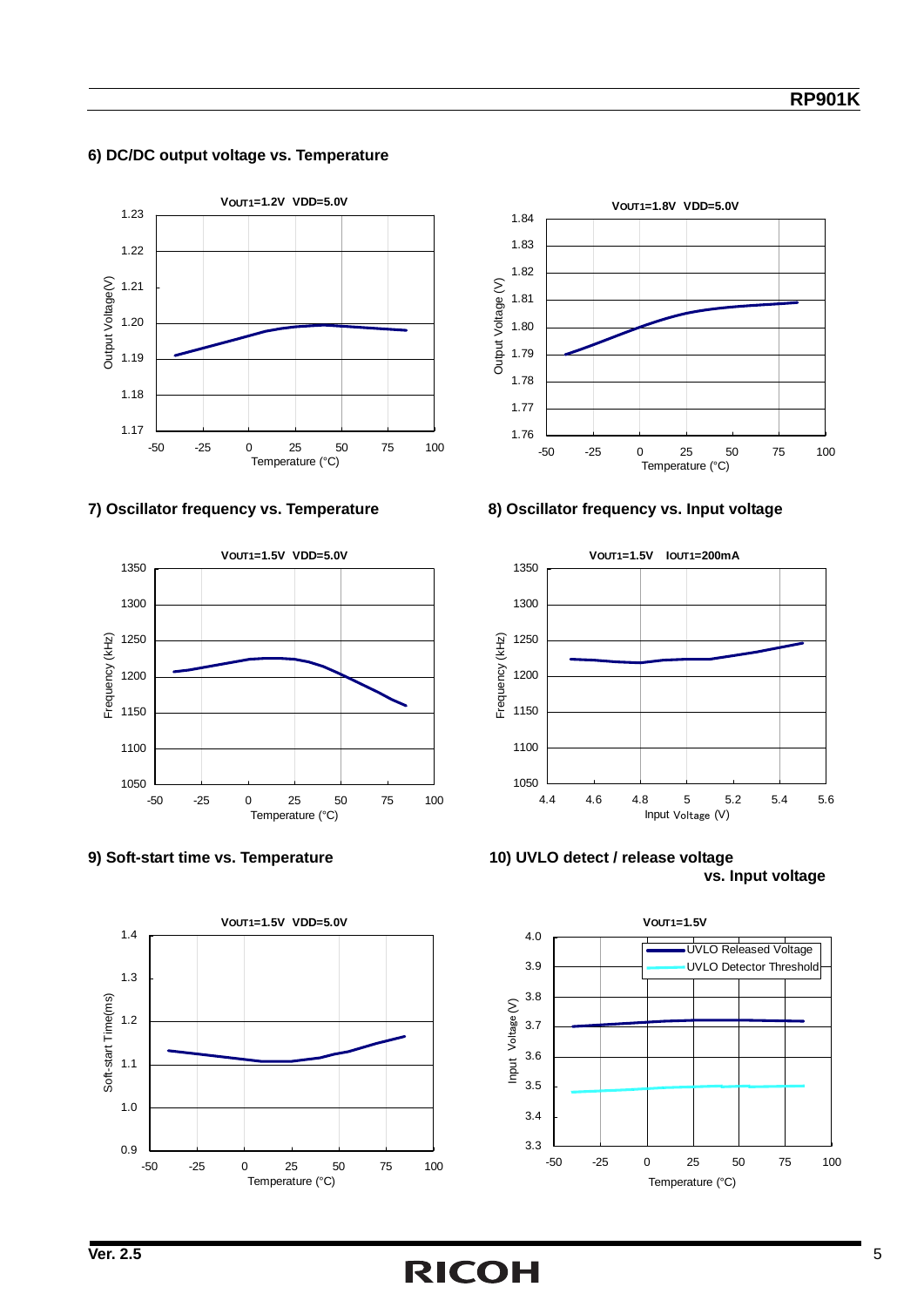#### **RP901K**



















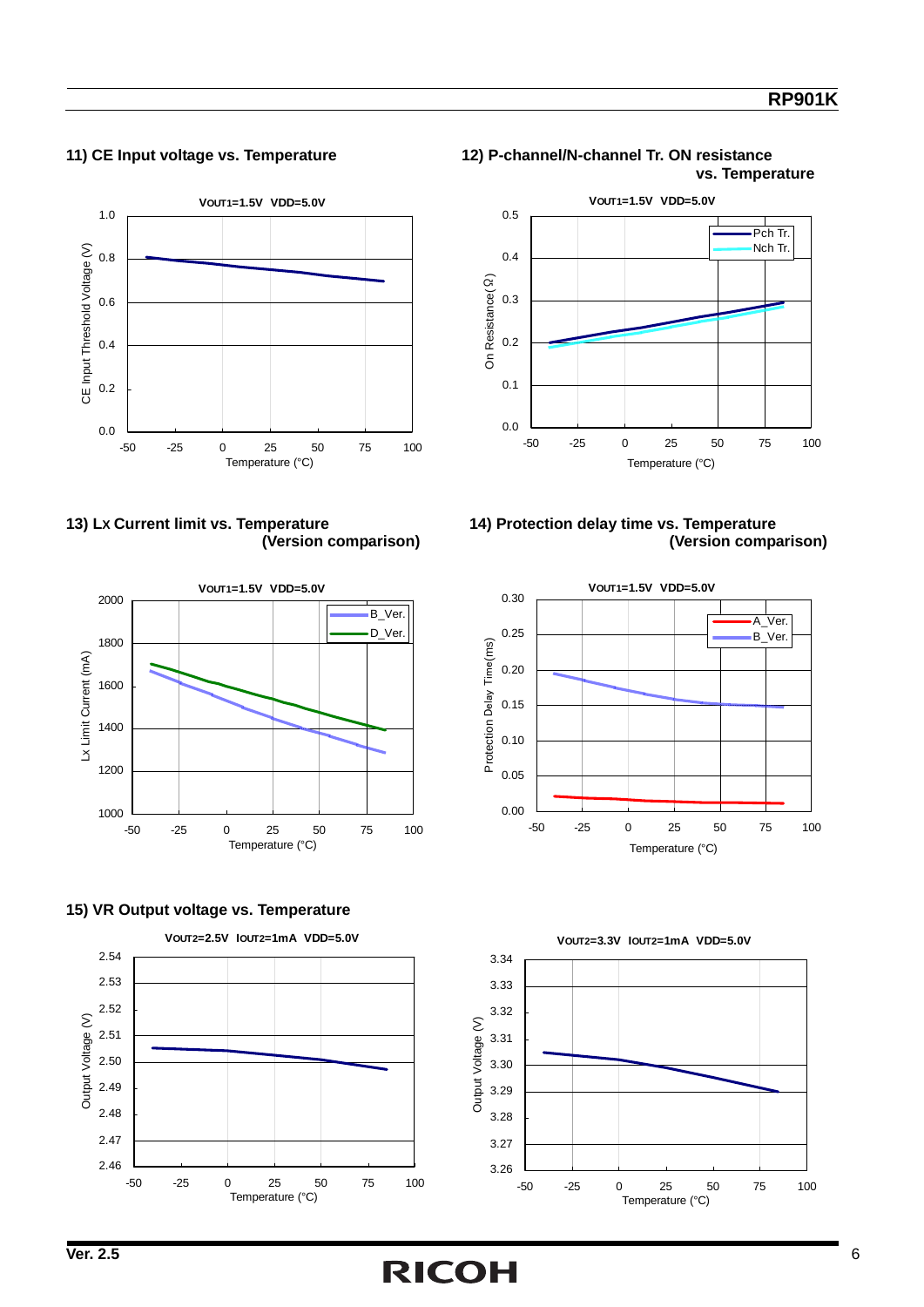#### **16) VR Output voltage vs. Output current**











**-VDET=3.0V (B\_Ver.)**



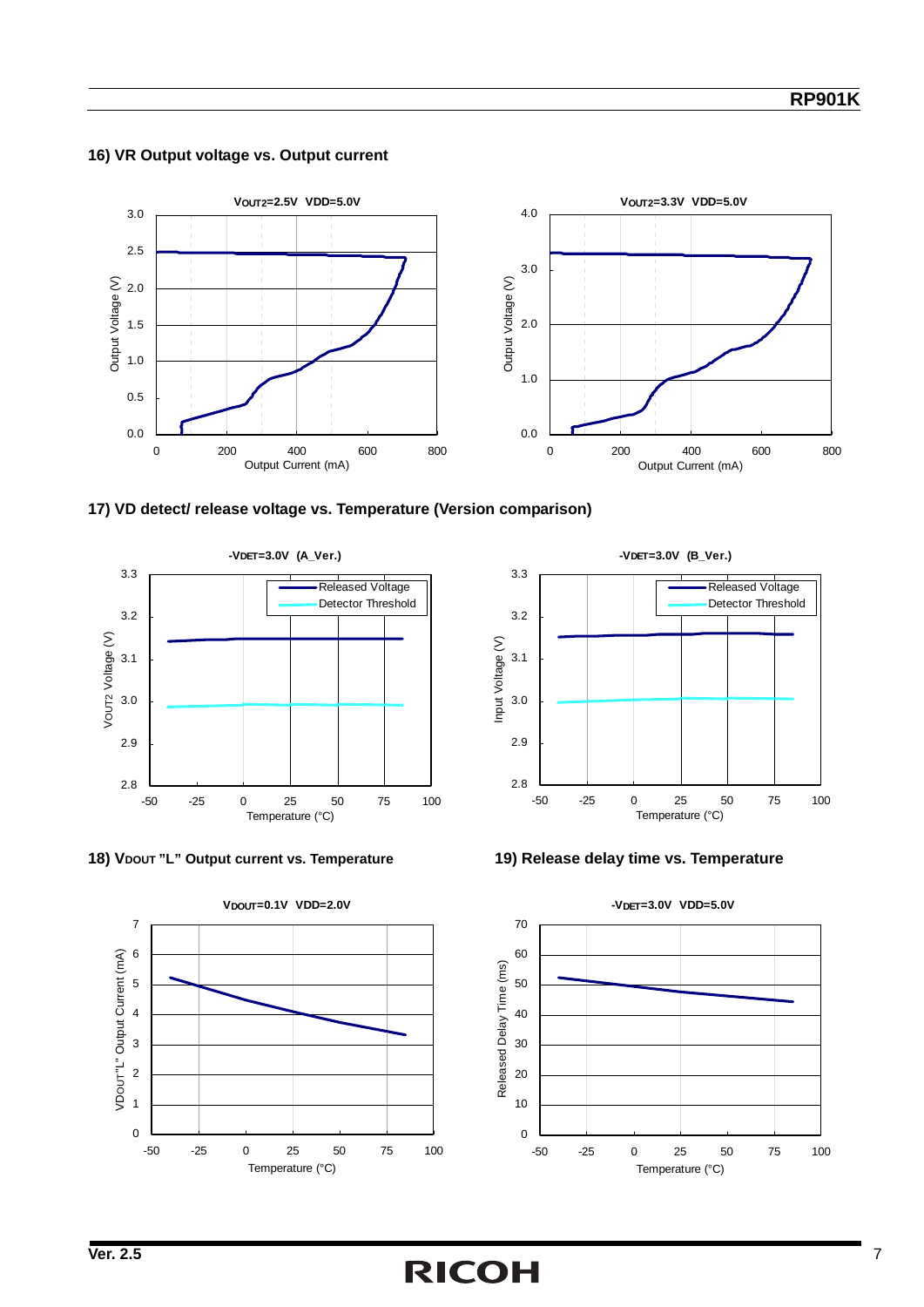

#### **20) DC/DC Output voltage waveform (Version comparison) (CIN=Ceramic 10uF, COUT1= Ceramic 10uF, L=4.7uH, V<sub>DD</sub>=5.0V)**

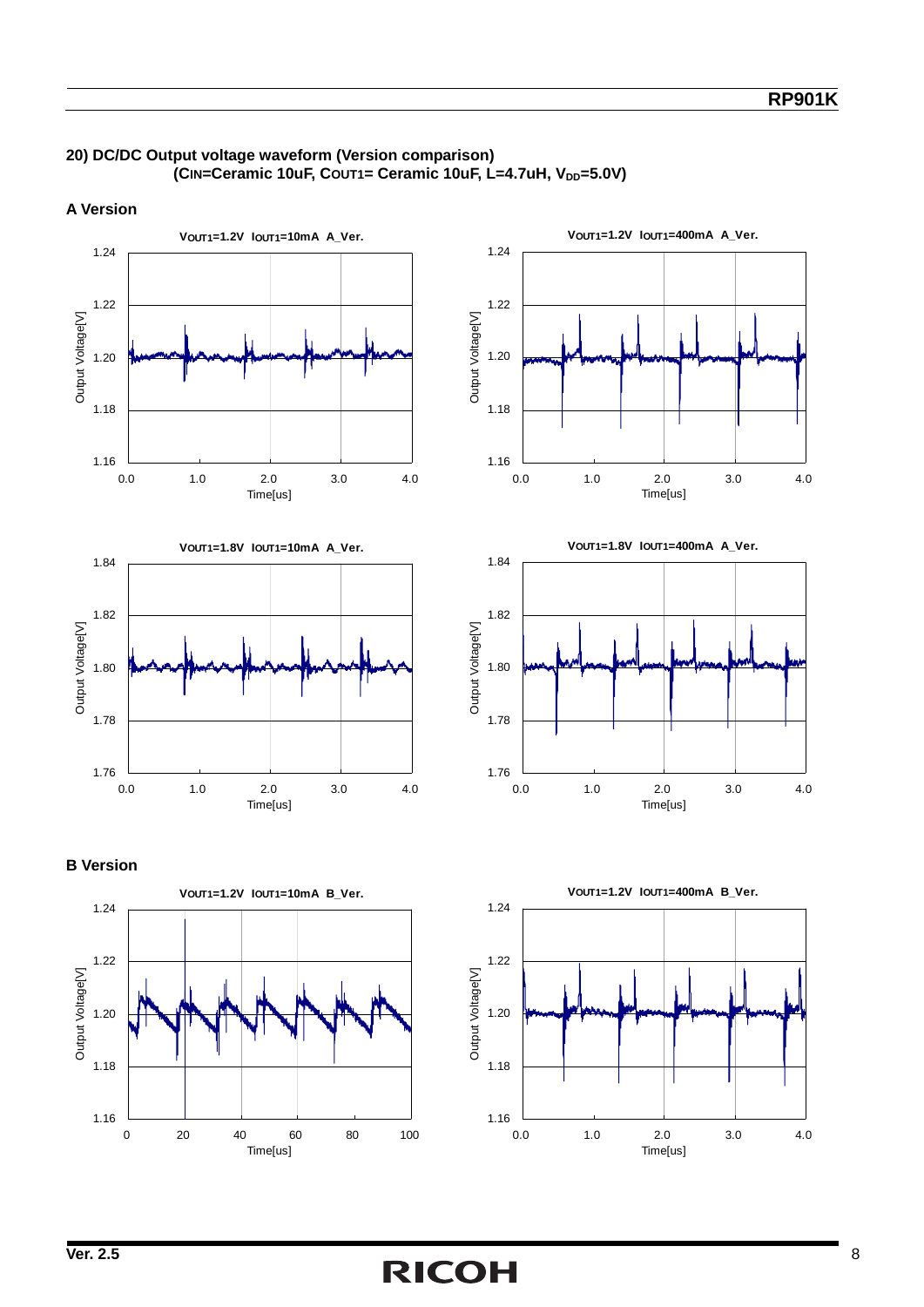

**21) VOUT1, VOUT2 start-up waveform (Version comparison**) **(CIN=Ceramic 10uF, COUT1= Ceramic 10uF, COUT2= Ceramic 2.2uF, L=4.7uH)**







#### **C, D Version**



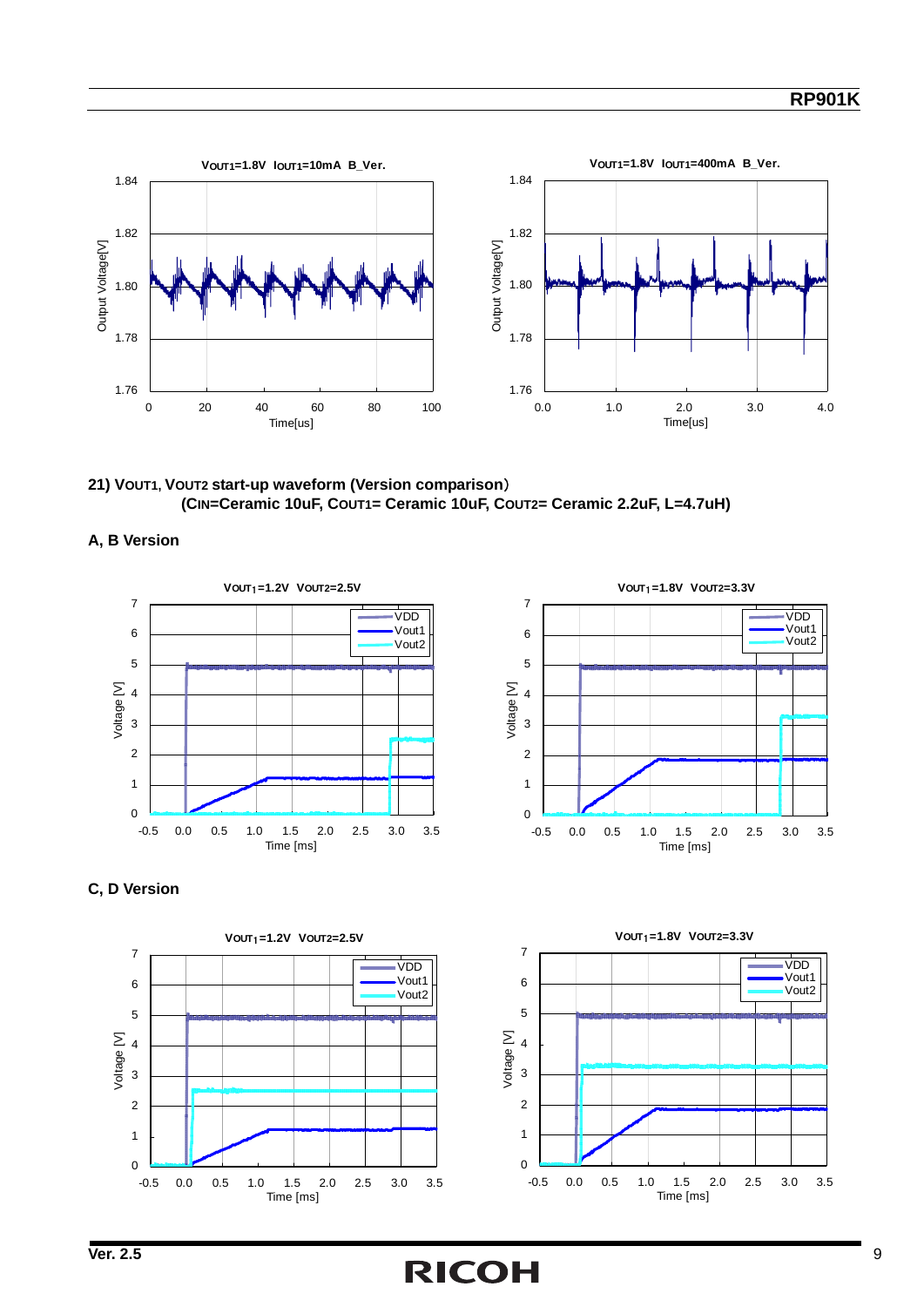

#### **22) VDOUT Release Delay Waveform (Version comparison) (CIN=Ceramic 10uF, COUT1= Ceramic 10uF, COUT2= Ceramic 2.2uF, L=4.7uH)**

**23) DC/DC Load transient response (Version comparison) (CIN=Ceramic 10uF, COUT1= Ceramic 10uF, L=4.7uH , VDD=5.0V)** 

**A Version, VOUT1=1.5V**

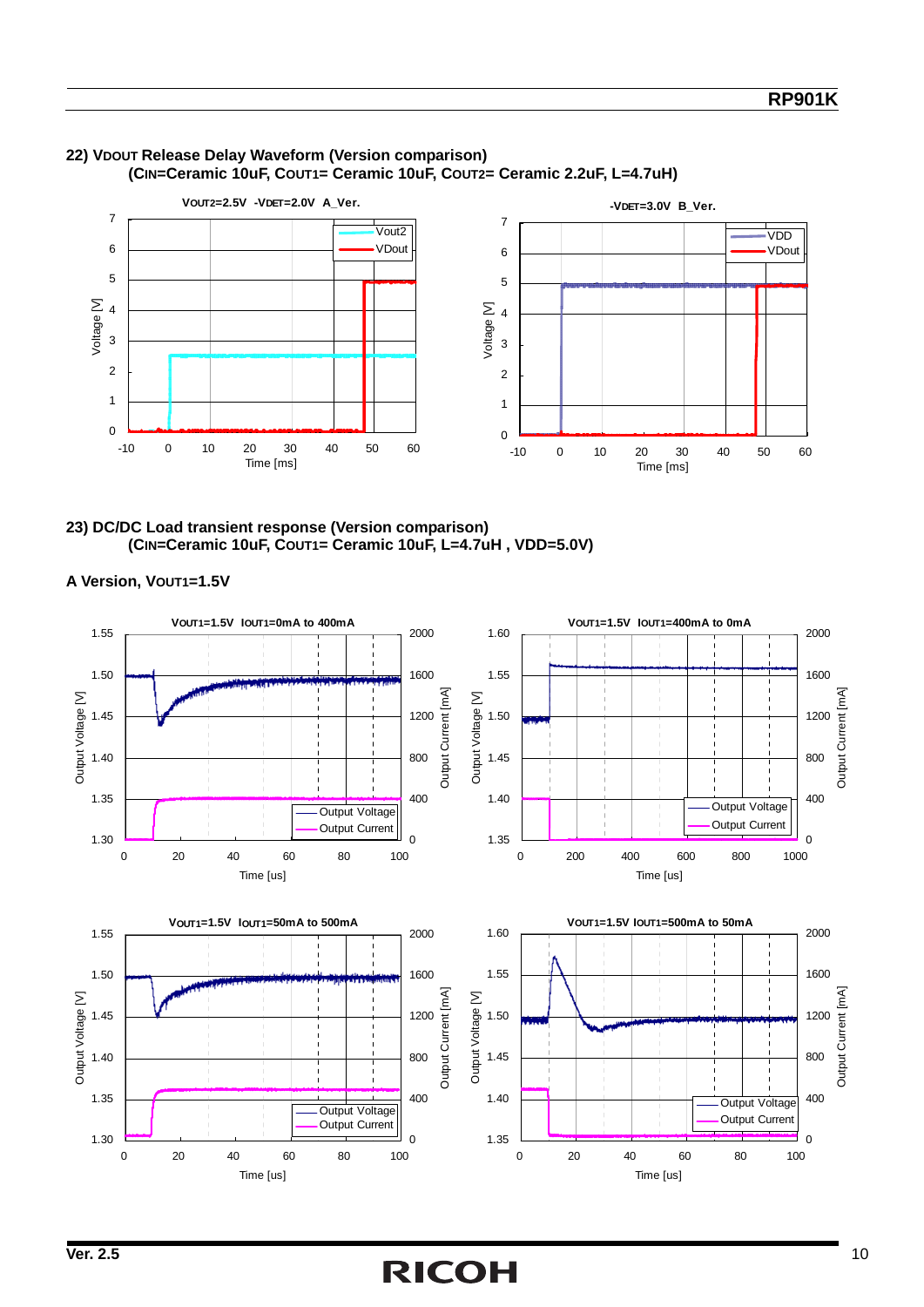#### **RP901K**



#### **B Version VOUT1=1.5V**



## **Ver. 2.5** 11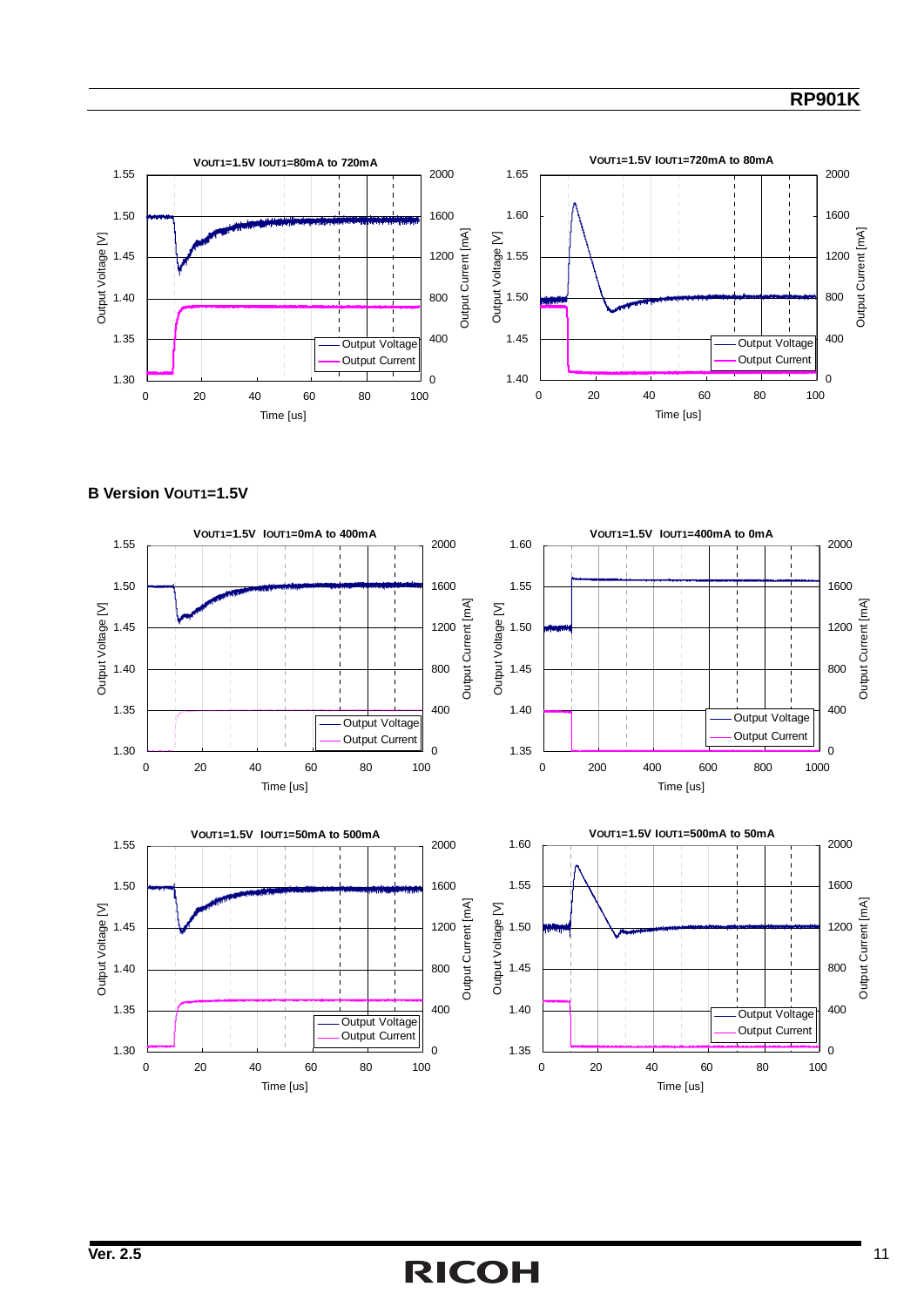#### **RP901K**



**24) VR Load transient response (DC/DC load current comparison) (CIN=Ceramic 10uF, COUT2= Ceramic 2.2uF, VDD=5.0V)** 









#### **DC/DC load current IOUT2=400mA**

## **Ver. 2.5** 12

0

50

100

Output Current [mA]

Output Current [mA]

150

200

250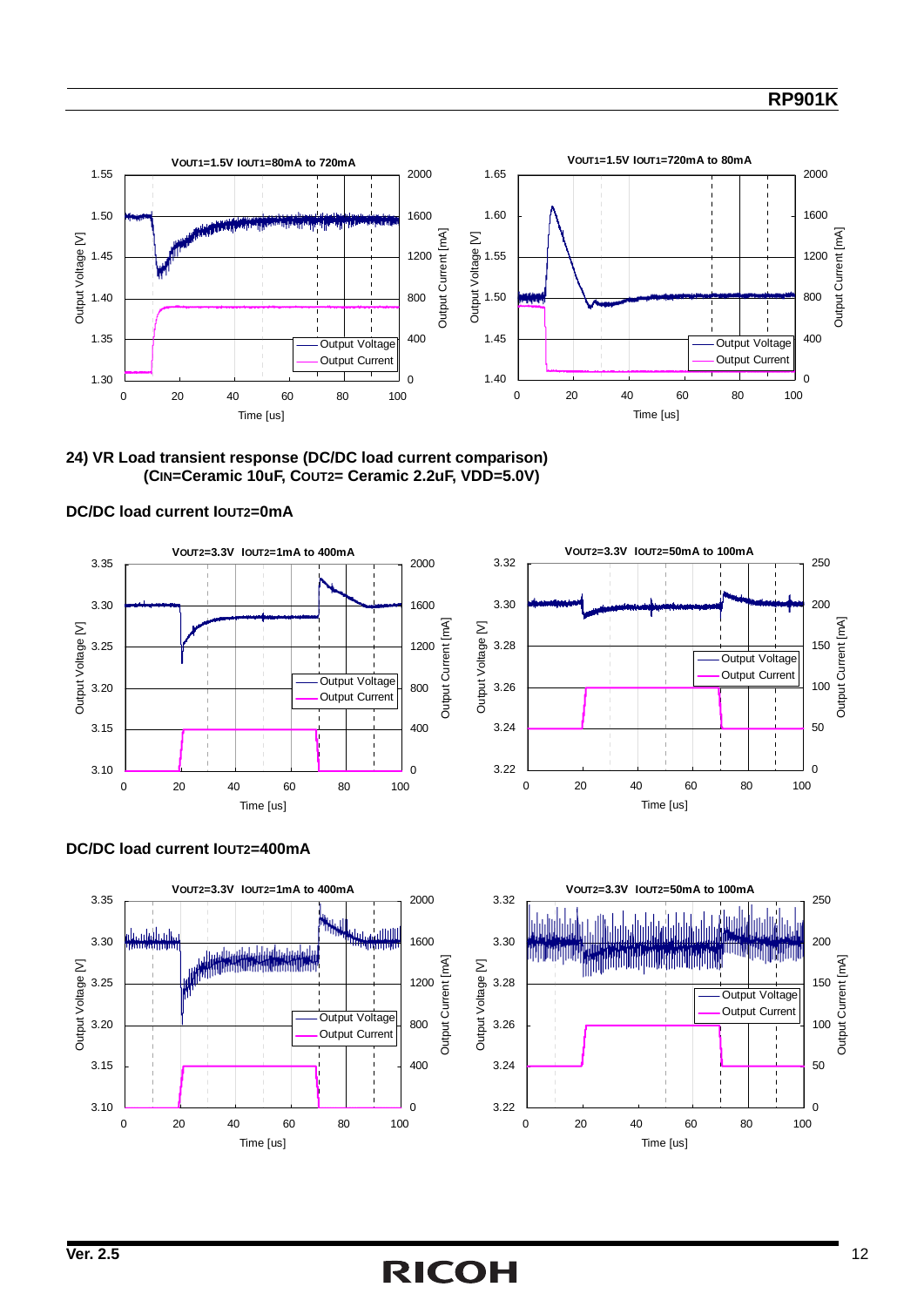### **POWER DISSIPATION-(1) / DFN(PLP)2527-10**

DFN(PLP)2527-10 package power dissipation characteristic is shown below. The power dissipation depends on the conditions of the mounting on PCB and this is just an example.

| Test conditions |  |  |
|-----------------|--|--|
|-----------------|--|--|

|                         | <b>Standard Mounting on Board Condition</b>                                                                   |
|-------------------------|---------------------------------------------------------------------------------------------------------------|
| <b>Test Condition</b>   | Mounting on board (Wind velocity 0m/s)                                                                        |
| Board material          | Glass Epoxy Resin (4-layer)                                                                                   |
| <b>Board dimensions</b> | 35mm x 90mm x 0.8mm                                                                                           |
| Wiring ratio            | Each layer 15%                                                                                                |
| Cupper wire thickness   | Top/Bottom layer: 35µm, Middle layer: 18µm                                                                    |
| Through holes           | $9(φ0.3mm)$ package tab connection land pattern,<br>from top to bottom<br>10 (φ0.5mm) for each pin connection |

| Measurement result        |                                                                      | $(Ta=25°C)$ |
|---------------------------|----------------------------------------------------------------------|-------------|
|                           | <b>Standard Mounting on Board Conditions</b>                         |             |
| <b>Power Dissipation</b>  | 1400mW (Timax=125 $\textdegree$ C)<br>1750mW (Timax=150 $\degree$ C) |             |
| <b>Thermal Resistance</b> | $\theta$ ia = (125-25°C) / 1.4W 71°C / W                             |             |



\* The hatched area usage has some impact on the product life time. The time for the usage of the hatched area should be less than 13,000 hours. If four hours a day, the product is used, the time limit is 9 years.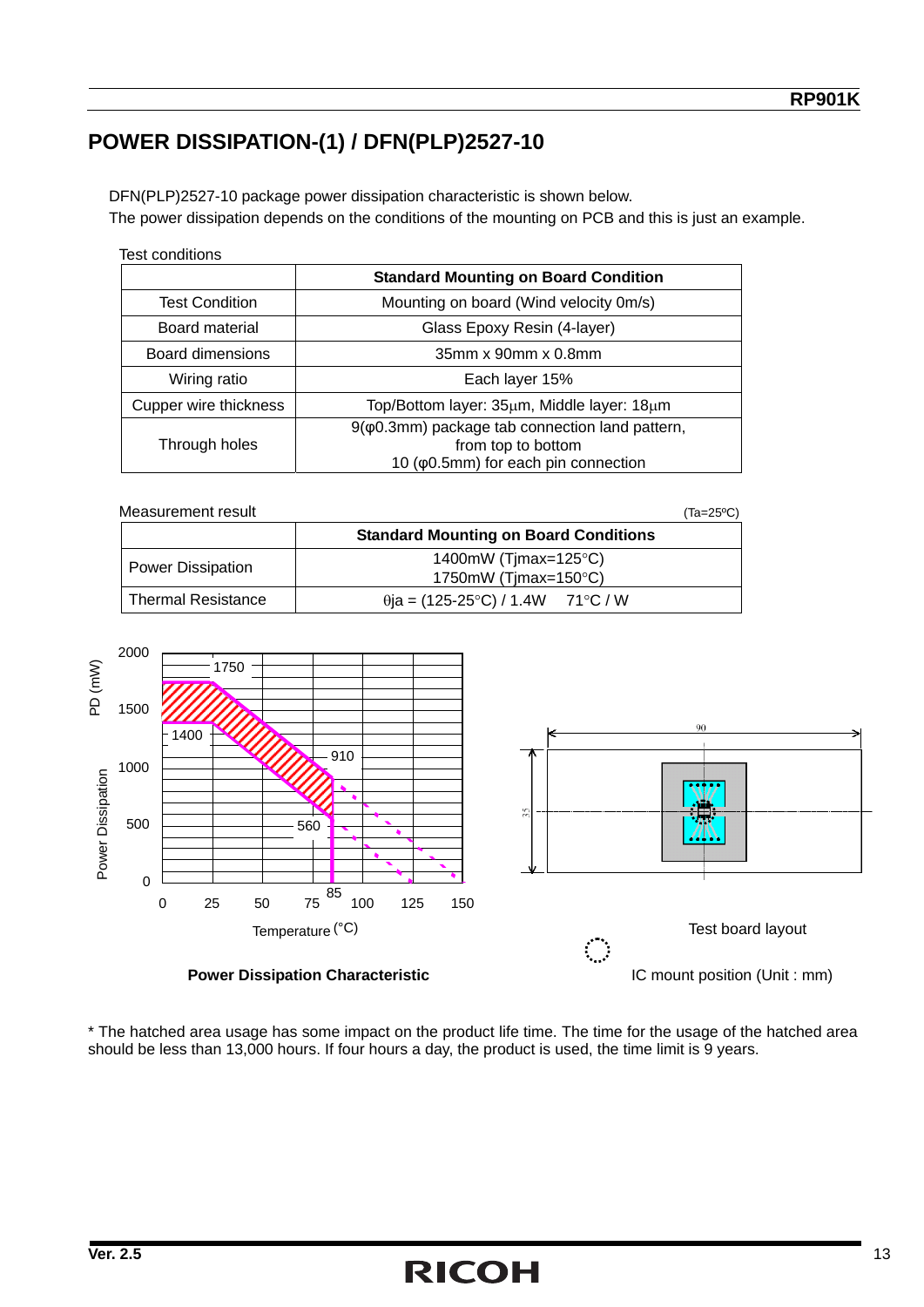### **POWER DISSIPATION-(2) / DFN(PLP)2527-10**

DFN(PLP)2527-10 package another typical characteristic is shown below.

| <b>Test Conditions</b>  |                                           |  |
|-------------------------|-------------------------------------------|--|
|                         | <b>Mounting on Board Conditions (2)</b>   |  |
| Test condition          | Mounting on Board (Wind Velocity 0m/s)    |  |
| Board material          | Glass Epoxy Resin (Printed on both sides) |  |
| <b>Board dimensions</b> | $40$ mm $\times$ 40mm $\times$ 1.6mm      |  |
| Wiring ratio            | Top side 50%, Bottom side 50%             |  |
| Through holes           | Diameter $0.54$ mm $\times$ 30 pcs        |  |

| Measurement result |                                             | (Ta=25°C) |
|--------------------|---------------------------------------------|-----------|
|                    | <b>Mounting on Board Conditions (2)</b>     |           |
| Power dissipation  | 910mW (Timax=125 $\textdegree$ C)           |           |
|                    | 1138mW (Timax=150 $\degree$ C)              |           |
| Thermal resistance | $\theta$ ja = (125-25°C) / 0.91W = 110°C /W |           |





\*Tjmax=125°C and Tjmax=150°C Power dissipation charactetristics are shown in the graph. The hatched area usage has some impact on the product lifetime. Time limit is described in the next table.

| <b>Time limit</b> | <b>Product life time</b><br>(4hours/day usage) |
|-------------------|------------------------------------------------|
| 13,000 hrs        | 9 years                                        |

## **Ver. 2.5** 14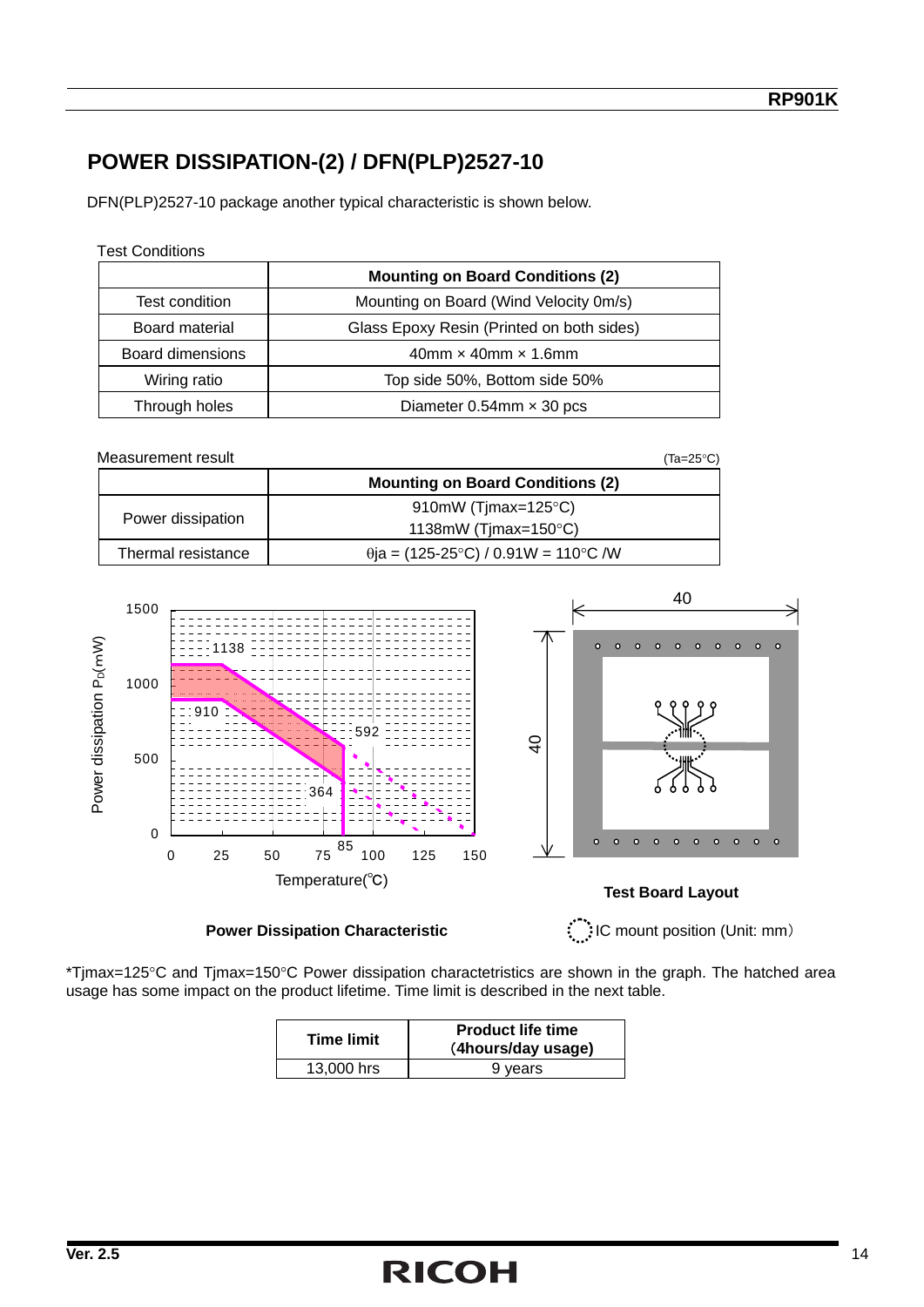- 1. The products and the product specifications described in this document are subject to change or discontinuation of production without notice for reasons such as improvement. Therefore, before deciding to use the products, please refer to Ricoh sales representatives for the latest information thereon.
- 2. The materials in this document may not be copied or otherwise reproduced in whole or in part without prior written consent of Ricoh.
- 3. Please be sure to take any necessary formalities under relevant laws or regulations before exporting or otherwise taking out of your country the products or the technical information described herein.
- 4. The technical information described in this document shows typical characteristics of and example application circuits for the products. The release of such information is not to be construed as a warranty of or a grant of license under Ricoh's or any third party's intellectual property rights or any other rights.
- 5. The products listed in this document are intended and designed for use as general electronic components in standard applications (office equipment, telecommunication equipment, measuring instruments, consumer electronic products, amusement equipment etc.). Those customers intending to use a product in an application requiring extreme quality and reliability, for example, in a highly specific application where the failure or misoperation of the product could result in human injury or death (aircraft, spacevehicle, nuclear reactor control system, traffic control system, automotive and transportation equipment, combustion equipment, safety devices, life support system etc.) should first contact us.
- 6. We are making our continuous effort to improve the quality and reliability of our products, but semiconductor products are likely to fail with certain probability. In order to prevent any injury to persons or damages to property resulting from such failure, customers should be careful enough to incorporate safety measures in their design, such as redundancy feature, fire containment feature and fail-safe feature. We do not assume any liability or responsibility for any loss or damage arising from misuse or inappropriate use of the products.
- 7. Anti-radiation design is not implemented in the products described in this document.
- 8. The X-ray exposure can influence functions and characteristics of the products. Confirm the product functions and characteristics in the evaluation stage.
- 9. WLCSP products should be used in light shielded environments. The light exposure can influence functions and characteristics of the products under operation or storage.
- 10. There can be variation in the marking when different AOI (Automated Optical Inspection) equipment is used. In the case of recognizing the marking characteristic with AOI, please contact Ricoh sales or our distributor before attempting to use AOI.
- 11. Please contact Ricoh sales representatives should you have any questions or comments concerning the products or the technical information.



Ricoh is committed to reducing the environmental loading materials in electrical devices with a view to contributing to the protection of human health and the environment. Ricoh has been providing RoHS compliant products since April 1, 2006 and Halogen-free products since

#### RICOH RICOH ELECTRONIC DEVICES CO., LTD.

#### <https://www.e-devices.ricoh.co.jp/en/>

#### **Sales & Support Offices**

**Ricoh Electronic Devices Co., Ltd.**<br>Shin-Yokohama Office (International Sales)<br>2-3, Shin-Yokohama 3-chome, Kohoku-ku, Yokohama-shi, Kanagawa, 222-8530, Japan Phone: +81-50-3814-7687 Fax: +81-45-474-0074

**Ricoh Americas Holdings, Inc.** 675 Campbell Technology Parkway, Suite 200 Campbell, CA 95008, U.S.A. Phone: +1-408-610-3105

#### **Ricoh Europe (Netherlands) B.V.**

**Semiconductor Support Centre** Prof. W.H. Keesomlaan 1, 1183 DJ Amstelveen, The Netherlands Phone: +31-20-5474-309

#### **Ricoh International B.V. - German Branch Semiconductor Sales and Support Centre** Oberrather Strasse 6, 40472 Düsseldorf, Germany Phone: +49-211-6546-0

**Ricoh Electronic Devices Korea Co., Ltd.** 3F, Haesung Bldg, 504, Teheran-ro, Gangnam-gu, Seoul, 135-725, Korea Phone: +82-2-2135-5700 Fax: +82-2-2051-5713

#### **Ricoh Electronic Devices Shanghai Co., Ltd.**<br>Room 403, No.2 Building, No.690 Bibo Road, Pu Dong New District, Shanghai 201203. Room 403, No.2 Building, No.690 Bibo Road, Pu Dong Ne People's Republic of China

Phone: +86-21-5027-3200 Fax: +86-21-5027-3299

#### **Ricoh Electronic Devices Shanghai Co., Ltd. Shenzhen Branch**

1205, Block D(Jinlong Building), Kingkey 100, Hongbao Road, Luohu District, Shenzhen, China Phone: +86-755-8348-7600 Ext 225

#### **Ricoh Electronic Devices Co., Ltd.**

**Taipei office**<br>Room 109, 10F-1, No.51, Hengyang Rd., Taipei City, Taiwan (R.O.C.)<br>Phone: +886-2-2313-1621/1622 Fax: +886-2-2313-1623